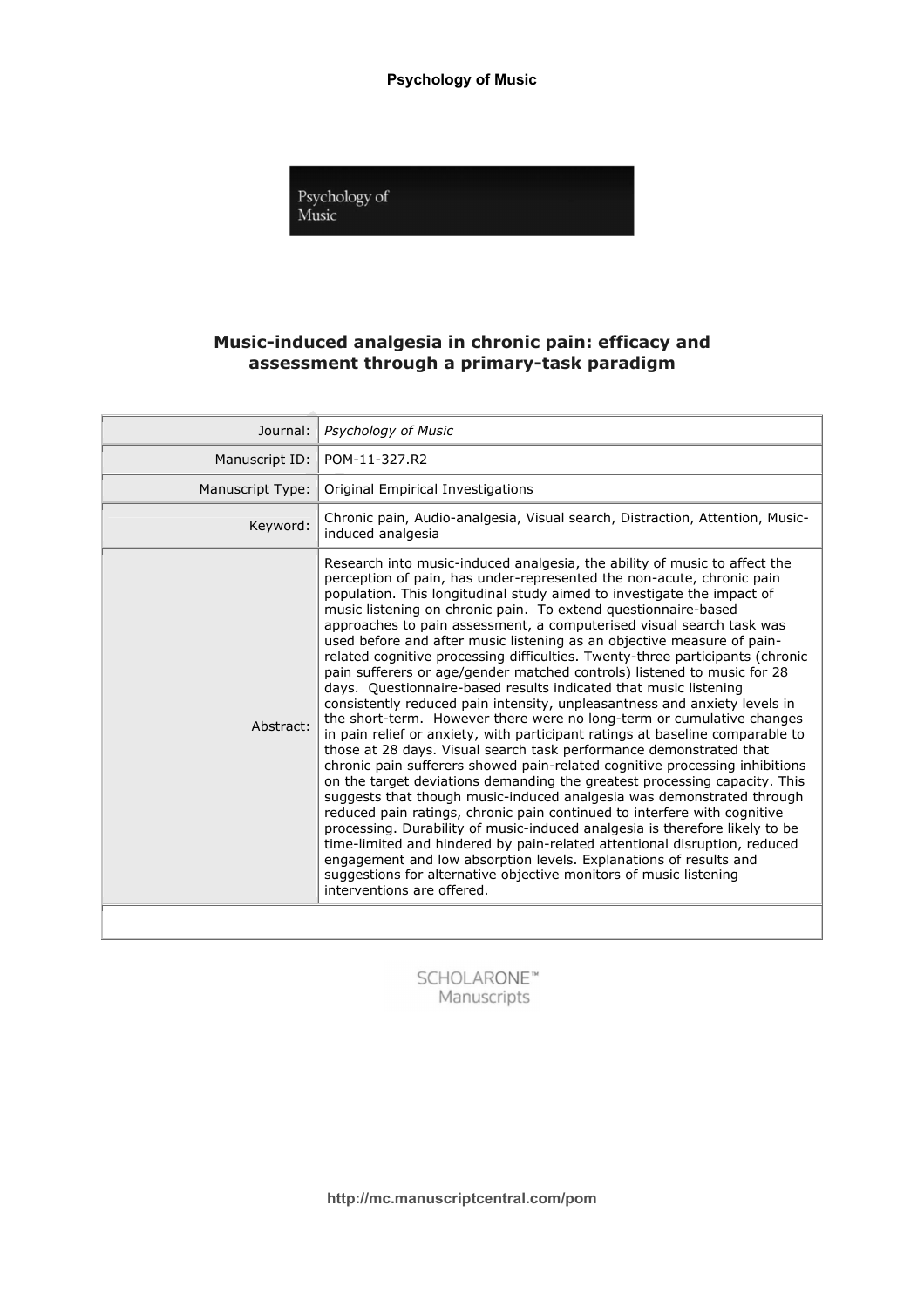## Title: Music-induced analgesia in chronic pain: efficacy and assessment through a primary-task paradigm

## **Abstract**

Research into music-induced analgesia, the ability of music to affect the perception of pain, has under-represented the non-acute, chronic pain population. This longitudinal study aimed to investigate the impact of music listening on chronic pain. To extend traditional questionnaire-based approaches to pain assessment, a computerised visual search task was used before and after music listening as an objective measure of pain-related cognitive processing difficulties. Twenty-three participants (chronic pain sufferers or age and gender matched controls) listened to music for 28 days. Questionnaire-based results indicated that music listening consistently reduced pain intensity, unpleasantness and anxiety levels in the short-term. However there were no long-term or cumulative changes in pain relief or anxiety, with participant ratings at baseline comparable to those at 28 days. Visual search task performance demonstrated that chronic pain sufferers showed painrelated cognitive processing inhibitions on the target deviations demanding the greatest processing capacity. This suggests that though music-induced analgesia was demonstrated through reduced pain ratings, chronic pain continued to interfere with cognitive processing. Durability of musicinduced analgesia is therefore likely to be time-limited and hindered by pain-related attentional disruption, reduced engagement and low absorption levels. Explanations for these results and suggestions for alternative objective monitors of music listening interventions are offered.

**For Peer Review**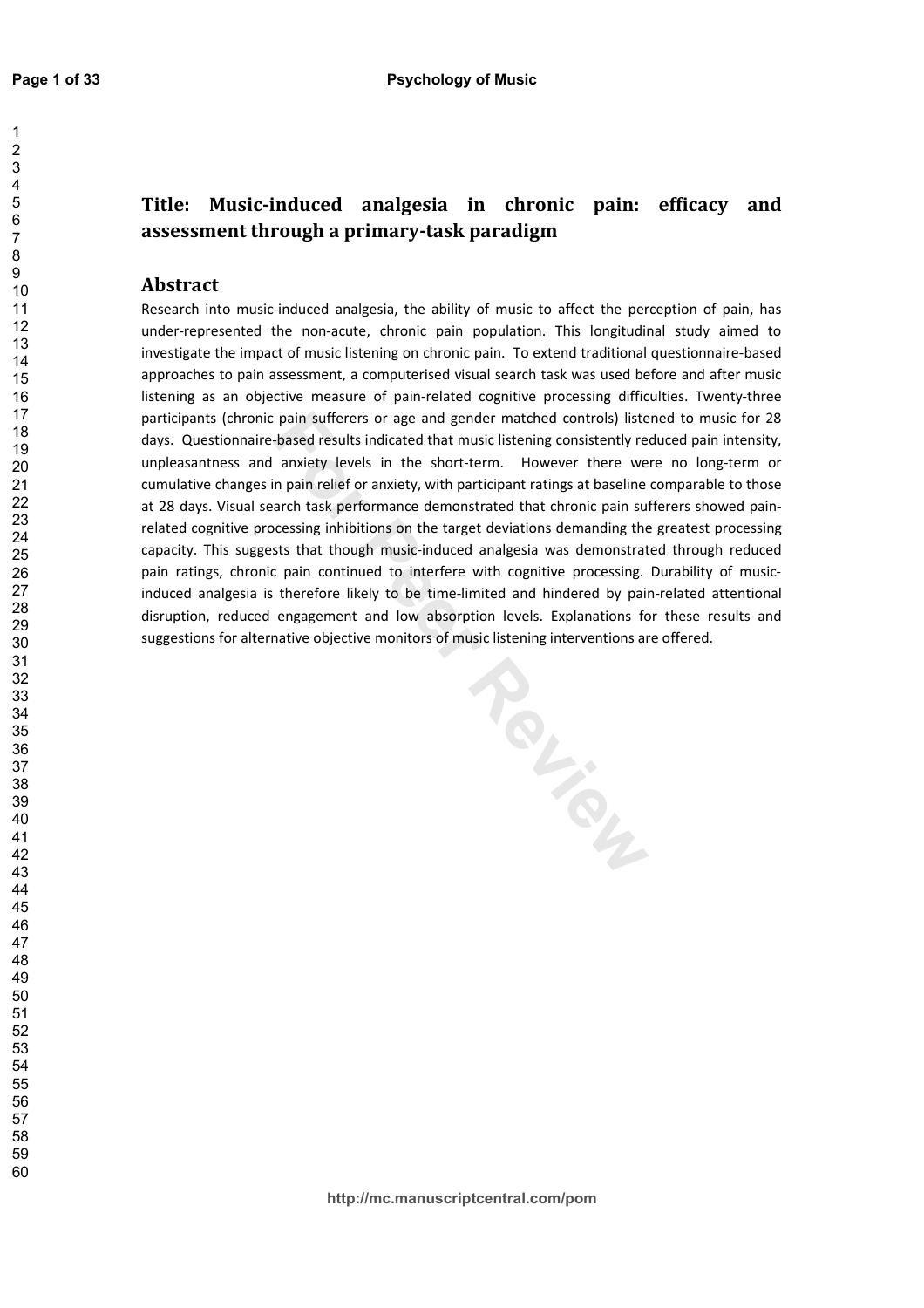### **Introduction**

Recent research and popular opinion has implicated music as a viable contributor to clinical or patient-driven pain management programmes (Good, Anderson, Ahn, Cong, & Stanton-Hicks, 2005; Mitchell, MacDonald & Brodie, 2006). The use of music for pain management has been termed 'audio-analgesia' or 'music-induced analgesia' the ability of music to attenuate pain perception (MacDonald et al., 2003). In the search for alternatives to pharmacological analgesia, music offers a potential method of coping with pain and the pain experience through distraction, relaxation or enhancement of quality of life (Mitchell, MacDonald, Knussen & Serpell, 2007). Music is a highly familiar stimulus with which people hold strong personal associations, for example through music preferences, listening habits, practical musicianship or artistic appreciation. As a result of its noninvasive nature, wide availability and low cost, music is advantaged in a clinical or home-based setting. Music has particular resonance in situations where pharmacological analgesia is not available or not desired (e.g. child-birth), or in which supplementary pain management is required (e.g. chronic pain or acute procedural pain; Standley, 1992; 2002; Whipple & Glynn, 1992)

The non-invasive nature of music is complemented by its ease of accessibility and administration (Lim & Locsin, 2006). Music-induced analgesia is patient-centred and patient administered: music may be heard in a clinical setting through personal music systems without disrupting activity or disturbing others. Alternatively in a home environment, music listening may be used actively as a focus of attention or passively as background noise. Therefore music listening as an intervention can be effective at enhancing an internal locus of control and aligning treatment with the desires and preferences of the patient (McCaffrey & Freeman, 2003; McCaffrey & Good, 2000). Patients can choose to listen to music independently, using music according to their own preference (preferred music; Mitchell et al, 2007), or may be provided with unfamiliar music given under the guidance of a researcher (non-preferred; McCaffrey & Freeman, 2003), perhaps from a selection of options (quasipreferred; see Finlay, 2009). It is due to this flexibility that music may be used effectively as an adjunctive treatment for pain, alongside multi-modal patient care.

The theoretical rationale justifying the inclusion of music in pain management is predominantly attributed to Gate Control Theory (see Melzack & Wall, 1965). Gate Control Theory recognised the role of psychological and sociological factors in facilitating or inhibiting the perception and transmission of pain signals in the dorsal horns of the spinal cord (Trout, 2004). Gate Control Theory has been supplemented by the addition of Neuromatrix Theory (Melzack, 1999; 2001), which further clarifies the involvement of cognitive and emotional processes. A Neuromatrix is conceptualised as a series of parallel and cyclical processing loops in the CNS (sensory-discriminative, affectivemotivational and cognitive-evaluative). It is thought to be a synaptic architecture which produces personalised nerve impulse patterns in the body: a Neurosignature (Melzack, 2001). Though further investigation into these mechanisms is ongoing (Roy, Peretz & Rainville, 2008), it is thought that the uniquely individuated patterning of pain signals facilitates greater understanding of the heterogeneity of chronic pain.

Such a multi-dimensional theoretical perspective of pain justifies the inclusion of psychological and sociological strategies in pain management and pain research. By enhancing coping strategies (e.g. distraction or relaxation), multiple dimensions of pain may be modulated. In particular, pain

 $\overline{1}$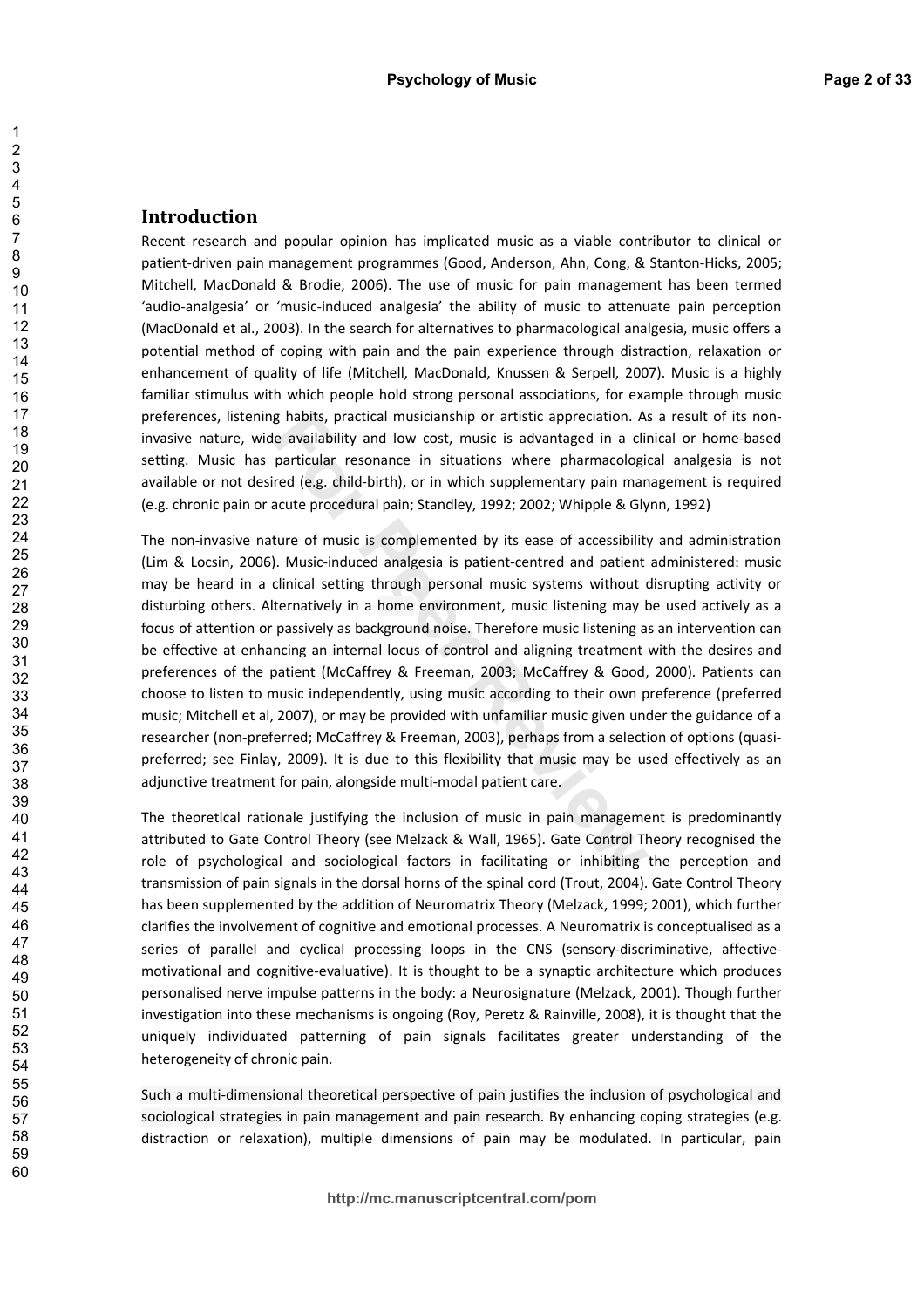management techniques designed to enhance internal locus of control are thought to be highly effective (Chaves & Barber, 1974). Patient control in treatment has been found to foster a sense of learned resourcefulness, minimising learned helplessness and elevating self-efficacy (Caudill-Slosberg, 2002). Similarly, pain management can be enhanced by the use of cognitive coping strategies (Turk, Meichenbaum, & Genest, 1983). Cognitive coping strategies are broadly categorised as: (i) imagery, (ii) self-statements and (iii) attention-diversion techniques (Fernandez & Turk, 1989). Coping strategies which simultaneously increase internal locus of control, relocate attention and comprise emotional resonance have been found to be most effective for pain control (Christenfeld, 1997; Fernandez & Turk, 1989; Mitchell, MacDonald, et al., 2006; Mitchell et al., 2007). Music listening therefore has the potential to stimulate these strategies, minimising the activation of pain distress schemata and reducing the negative affect that may accompany pain sensations (Christenfeld, 1997).

In evaluating the efficacy of music for analgesia, it is important to evaluate research that has incorporated music into pain management. McCaffrey and Good (2000) found that music listening facilitated positive mood states and increased satisfaction with medical treatment for participants. Music has also been shown to be more effective than humour or mathematical tasks in increasing pain tolerance and internal locus of control (Mitchell, MacDonald, & Brodie, 2006). This has been validated in a clinical population, as Finlay (2009) found that music listening on the ward after surgery facilitated 'response shift' (Razmjou, Yee, Ford, & Finkelstein, 2006), enabling patients to distance themselves from their pain and reflect more positively on their satisfaction with treatment. Music is also highly attentionally demanding (Mitchell et al., 2007). Distraction of attention away from pain is a key technique in cognitive-behavioural approaches and it has been found to aid pain reduction (Boyle, El-Deredy, Martinez Montes, Bentley & Jones, 2008; Eccleston, 1995; Eccleston, Morley, Williams, Yorke & Mastroyannopoulou, 2002) and enhance pain tolerance (Van Damme, Crombez, Van Nieuwenborgh-De Wever & Goubert, 2008).

Traditional models of attentional capacity can provide a plausible explanation for music-induced analgesia. Viewed through the limited capacity model (Baddeley, 1986), attention is theorised as a limited resource given over to the processing of attended-to information at the expense of other incoming information (McCaul & Malott, 1984). The attentional system becomes selective in processing and filtering information when in a situation of heightened attentional demand, such as that experienced when undertaking a complex task (Eccleston, 1994). Under a situation of perceptual load, attention becomes selectively directed (Lavie, 1995). Cognitive coping strategies may involve effortful information processing, acting as distractions which demand attention and displace the processing of nociceptive information, thus attenuating perceived pain (Eccleston, 1995; Fernandez & Turk, 1989).

Pain is recognised as demanding of attention and it occupies significant processing capacity (Hammar, 2003; Hammar, Lund & Hugdahl, 2003). Pain is behaviourally and cognitively disruptive (Melzack & Casey, 1968; Melzack & Torgerson, 1971) and pain signals interrupt and interfere with daily activity (Eccleston, 2001; Eccleston & Crombez, 1999). Cognitive coping strategies require high levels of concentration and active application on the part of the patient in order to inhibit nociceptive processing. Without such application and absorption, the intervention may be disadvantaged and the efficacy reduced.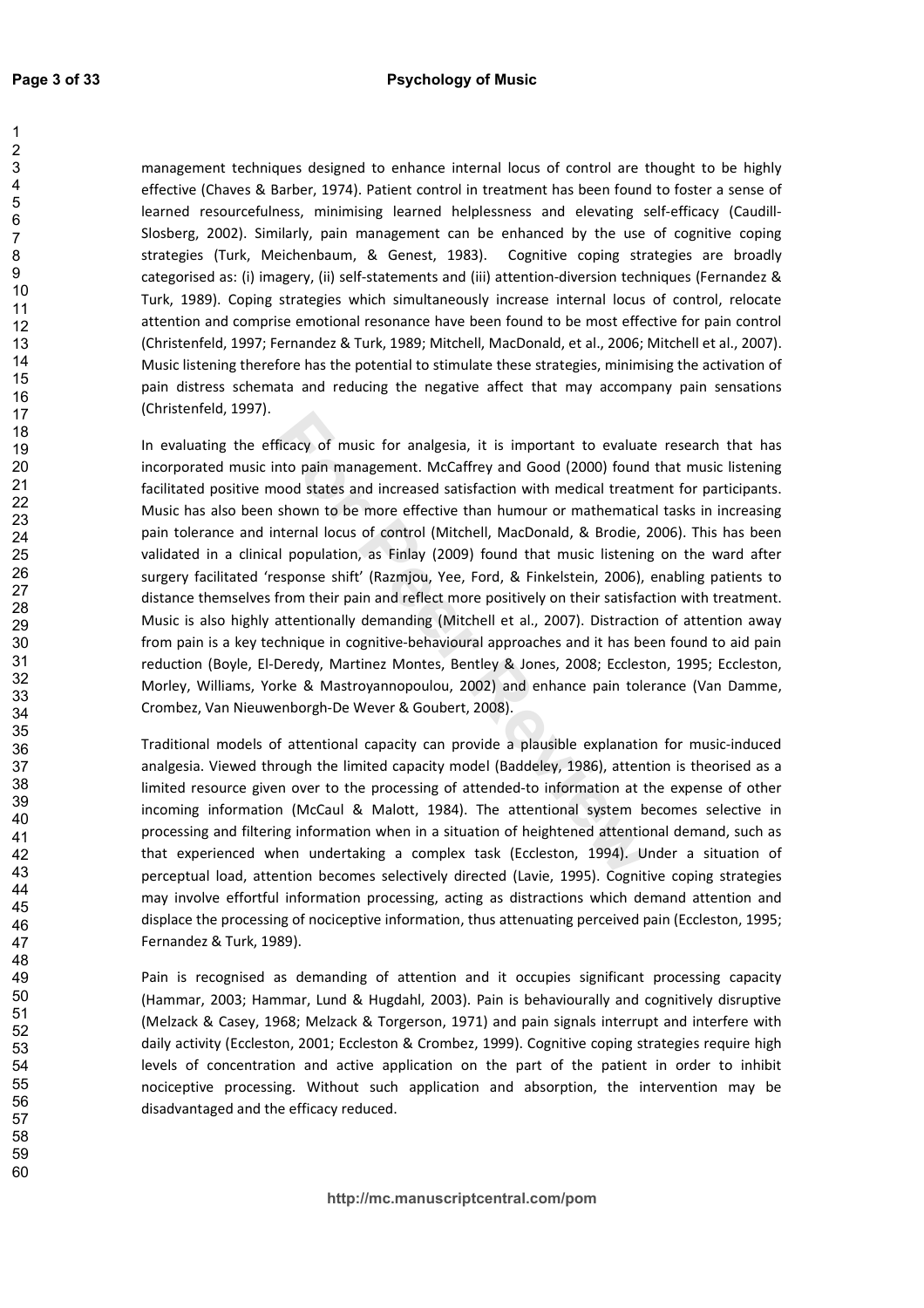In studies where pain was not altered through music-induced analgesia (e.g. Ikonomidou, Rehnström & Naesh, 2004; MacDonald et al., 2003), it may be that nociceptive processing was attentionally prioritised above the distractor. Processing of the musical stimulus therefore becomes flawed as attention is directed towards the pain, at the expense of the music-listening intervention. It could be argued that this may be due to the musical distractor being of insufficient magnitude for attentional engagement when placed in opposition to pain signals. Alternatively, it may be that ecologically valid 'real-life' acute and chronic pain demand greater attentional resources than the laboratory-induced cold pressor pain that much music and pain research has employed to date. It is consequently important to scrutinize how 'real-life' pain may affect or interrupt absorption and attention, potentially minimising the benefits of a cognitive coping task such as music listening. Monitoring cognitive absorption could be used as a measure of the efficacy of a distracting stimulus.

If music listening acts as an analgesic and that effect is demonstrated through reduced pain levels at the end of a period of music listening, then post-interventional performance on a cognitive task should be less affected by pain. Certainly, research has shown post-test improvements in pain ratings after music listening (Good, 1996; Good, Anderson, et al., 2005; Hekmat & Hertel, 2003). If this is the case, then considering task performance a function of pain-inhibited processing ability, task performance could be used as a dependent measure of the efficacy of music-listening for pain management - a primary-task paradigm (following Eccleston & Crombez, 1999). Attentionally demanding tasks have been found to be reliable indicators of pain-related cognitive processing ability in chronic pain patients (Eccleston, 1994; 1995). If pain symptoms were reduced by music listening, then processing capacity would likely be enhanced as attention is directed away from pain. Preliminary research is needed to test this concept.

This exploratory study aimed to investigate the efficacy of music-induced analgesia in the management of chronic pain. Using a primary task paradigm, it assessed the degree to which musicinduced analgesia may be affected by the cognitive processing difficulties which emerge as a consequence of processing pain signals, and whether music can minimise this. A sample of chronic pain sufferers and age and gender matched controls were asked to listen to a musical example daily for 28 days. A longitudinal study design was employed in order to control for fluctuations in pain intensity common in chronic pain. The specific aims of the study were: (1) to assess whether music listening reduced pain-related cognitive dysfunction and the efficacy of a primary-task paradigm in measuring this. If there is no primary task effect, then there is either no residual music-induced analgesia, or the task is not adequately sensitive to pain-related cognitive inhibition. (2) To explore whether music-induced analgesia was demonstrated through reduced pain scores after music listening, both at post-test and cumulatively across the course of the study.

 $\overline{1}$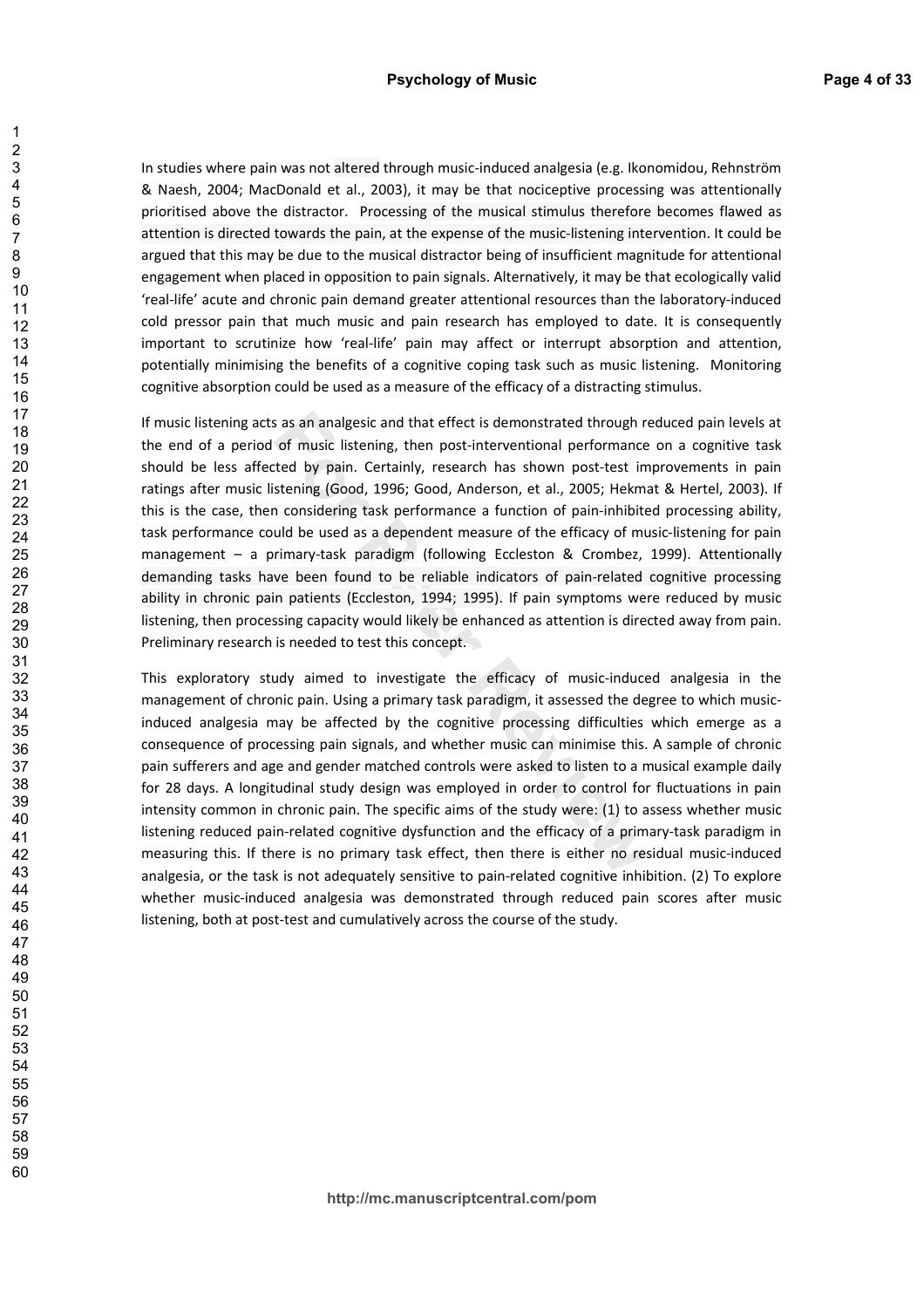$\overline{1}$  $\mathfrak{p}$ 3  $\overline{4}$ 5 6

 $\overline{7}$ 8

9  $10$ 

 $11$ 

 $12$ 

13

 $14$ 15

16

 $17$ 

## **Method**

#### **Participants**

Thirty-five participants were recruited for involvement in this study. Mean age of participants was 48.4 years (SD=14.43), range = 30-69 years. Experimental participants (n=18, 5 males, 13 females) were compared against age and gender-matched control participants (n=17, 5 males, 12 females). A total of 23 participants (2 males, 21 females) completed the study, a completion rate of 65.7%. Thirteen experimental participants and ten matched control participants completed the study. Reasons for withdrawal were family commitments ( $n=7$ ), computer problems ( $n=3$ ) and dislike of the musical extract (n=2).

Chronic pain participants were recruited through the Chronic Pain Association and Pain Association Scotland. They were matched with controls of comparable educational and socio-economic status recruited from a local community social group. All experimental group participants (n=13) suffered from benign and intractable chronic pain, persistent at over six months (Eccleston, 1994). Given medical diagnoses for the cause of chronic pain were Repetitive Strain Injury (n=4), osteoarthritis (n=3) and fibromyalgia (n=6). All chronic pain participants reported daily or regular (multiple times per week) use of opiate-based oral analgesics or non-steroidal anti-inflammatory drugs.

Exclusion criteria were anxiety or depression conditions that necessitated pharmacological clinical management, as clinical anxiety/depression disorders have been found to exacerbate pain reporting (Eccleston, 2001). Participants with hearing loss or subjects scheduled for surgical interventions were also excluded. All subjects had normal or corrected vision and owned a computer. All participants were asked to continue with their standard medication regimes as usual.

## **Materials**

### **Questionnaires:**

Six questionnaires were used to assess demographics, pain, anxiety and depression status:

- (i) Background Questionnaire: Ascertained age, gender, chronicity of pain condition, site of pain, use of medication, musical experience and musical preferences.
- (ii) McGill Pain Questionnaire (MPQ; Melzack, 1975): A widely-used and well-validated measure of pain perception. It includes a 102-item list of pain-referent words, summed to provide Pain Ratings Index (PRI), and sub-scale scores for sensory, affective and evaluative dimensions of pain. An additional 5-point Present Pain Intensity (PPI) scale specifically measures pain at the moment of testing.
- (iii) Hospital Anxiety and Depression Scale (HADS; Zigmond & Snaith, 1983): A well-validated self-administered measure of mental state and psychological well-being. Levels of anxiety and depression are rated on a 14-item questionnaire, with a maximum score of 21 for anxiety or depression and a score of 7 representing the borderline for a clinical diagnosis of anxiety and depression disorders.
- (iv) Numerical Rating Scale (NRS): A 101-point numerical rating scale for pain intensity, using the endpoints 0=no pain and 100=worst imaginable pain (Jensen, Karoly, & Braver, 1986).
- (v) Visual Analogue Scales (VAS): The VAS is an effective clinical measure of pain (Jensen & Karoly, 2001). Three 100mm visual analogue scales were used to measure pain intensity,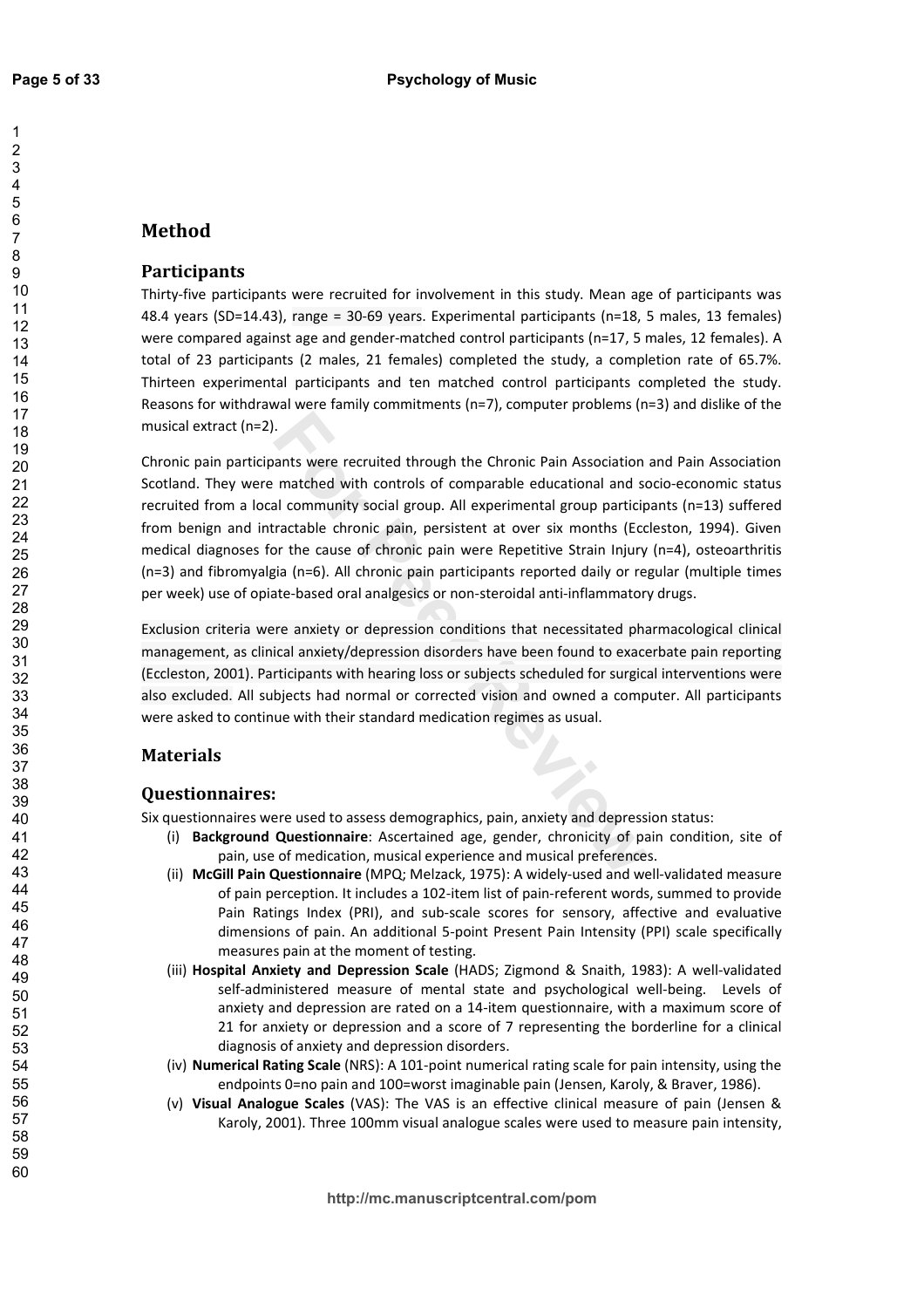unpleasantness of pain and anxiety levels. The three scales were used to monitor the sensory, affective and emotional components of pain encompassed by Neuromatrix Theory (following Melzack, 1999). The length of the VAS was extended past the anchorage point following Carlsson (1983). The VAS was used in addition to the NRS to allow for inter-correlation and reliability checks between measures (following Anderson & Testa, 1994).

#### **Visual Search Task (VST):**

A well-validated and clinically appropriate visual search task was designed following Hammar (2003). The task assessed effortful and automatic information processing through a measurement of reaction times (ms) and accuracy levels (number correct or incorrect).

Stimulus material consisted of 11 combinations of small horizontal squares. Distractors were classed as composite rectangles consisting of six small squares. A target stimulus consisted of either fewer (<6) or greater (>6) of the smaller rectangles, making up a larger composite rectangle (see Figure 1). Targets could deviate from the distractor by having one, two, three, four or five small squares added or omitted. Stimulus set size was six composite rectangles, restricted to placement in six vertical divisions of the display but appearing in any location in each division.

Figure 1: Summary of targets and distractors from -5 to +5

The search task was presented in two blocks of 60 trials. For 30 of the trials, a target was presented together with the distractors. For the remaining 30 trials, only distractors were presented. Presentation order was randomized, with two constraining rules to avoid bias: (i) each possible target appeared three times in each block of trials; (ii) five targets appeared in each vertical division of the screen during each block of trials). Subjects pressed 'M' if the screen contained only distracters and 'Z' if a target was present. Before trials, a fixation cross was presented for 1.5 seconds. The following visual search display remained visible until a response was made.

Before participating in the VST at each weekly VST assessment point, examples of the stimuli were shown before the testing period and six familiarization trials had to be completed correctly, during which no reaction times were recorded. The beginning of the measured VST was then clearly marked with an on-screen 'start testing' button.

Insert Figure 2: Sample visual search task screens

#### Music:

Two CDs of unfamiliar jazz music were used, of 15 minutes in duration. Following a one minute extract from each, participants selected one CD, which was used for the duration of the study. Selections were either traditional jazz (Idle Moments by Grant Green, Extract A) or avant-garde jazz (Sirabhorn and Unity Village by Pat Metheny, Extract B). The musical extracts were neutral, and new to all participants as pre-conditioned emotions have been found to slow cognitive processing (Tsourtos, Thompson & Stough, 2002). Participants selected their music following the recommendations of Hekmat & Hertel (2003) who found that participant-selected music enhances locus of control, self-efficacy and pain tolerance. Music and pain research to date has prioritised investigation of classical music (Hekmat & Hertel, 2003; McCaffrey & Freeman, 2003) or new age 'relaxing' music (Carroll & Seers, 1998; Ikonomidou et al., 2004; Nilsson, Rawal & Unosson, 2003;

 $\overline{1}$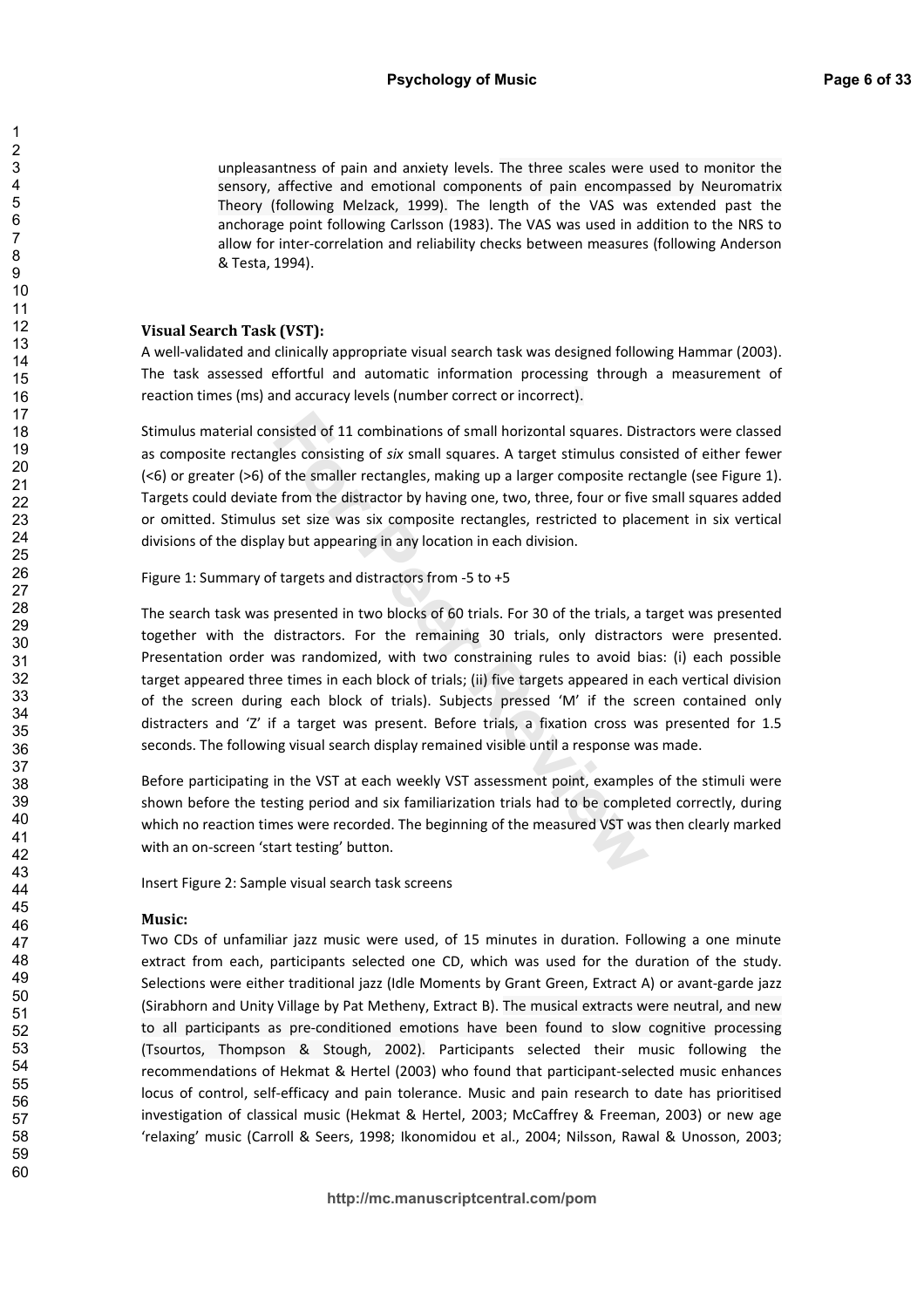Nilsson, Rawal, Engvist & Unosson, 2003; Nilsson, Rawal, Unestahl, Zetterberg & Unosson, 2001). Therefore jazz music was chosen to extend the database of genres assessed in music and pain research. Extracts A and B adhered to clinical recommendations that the music should contain 'sedative properties' through a tempo of 60-80bpm, matching resting pulse rates (Good et al., 1999). Jazz was reported to be well-liked within the current sample.

## Procedure

To provide informed consent and to learn more about the study, participants logged on to a studyspecific website. If they were willing to participate, they were asked to listen to both 1 minute jazz excerpts, select their favourite and complete a background questionnaire. Participants then downloaded the research software from the website and used this to administer an electronic version of the questionnaire materials and visual search task. CDs of the chosen musical selection were posted to participants.

Study participation took place over 28 days and participants were asked to listen to their CD daily. During the 15 minute period of music listening, participants were advised that they should find a location in which they were comfortable and were not interrupted or distracted. They were asked to refrain from any other activity external to the music listening. Participants completed the MPQ, HADS, NRS, VAS and the Visual Search Task weekly at pre-test, listened to their chosen music for 15 minutes and then again immediately completed the MPQ. HADS, NRS, VAS and VST (post-test).

In addition to these weekly assessments, participants completed the NRS and VAS measures daily before listening to the music, and returned to complete the NRS and VAS measures immediately after their music listening. Data was coded automatically and participants emailed the data sheet back to the experimenter.

Ethical approval for this study was granted by the University Ethics Committee.

## **Statistics and Analysis**

Demographic data is expressed in percentages, with descriptive statistics displayed as means and standard deviations. Pearson's product moment correlations were computed on baseline pain scores and age. Mean (SD) baseline scores are used to represent participants' pain ratings (unpleasantness, intensity) and anxiety before beginning the intervention and these were analysed using Multiple Analysis of Variance (MANOVAs). Pain ratings were further investigated using repeated measures ANOVAs to assess the influence of Group (2 levels; Experimental or Control) on changes across each Week of Testing (5 levels; Baseline, Week 1, 2, 3 and 4), Day of Testing (28 levels; 1-28 days) and Time of Testing (2 levels; pre-music listening and post-music listening). To assess performance on the visual search task, Reaction Times were analysed as mean (standard deviation) latency to respond in milliseconds. Success or failure in detecting targets and distractors was analysed using accuracy rates and error rates (%) for all possible target deviations (11 levels; 5 decreasing, distractors only, 5 increasing). Reduced Target Deviation represents the most effortful visual search options (3 levels; +1, 0, -1). Bonferroni post-hoc comparisons are used for pairwise comparisons where appropriate. Effect sizes are presented as  $\eta^2$ . All participants who completed the study returned full data sets.

## **Results**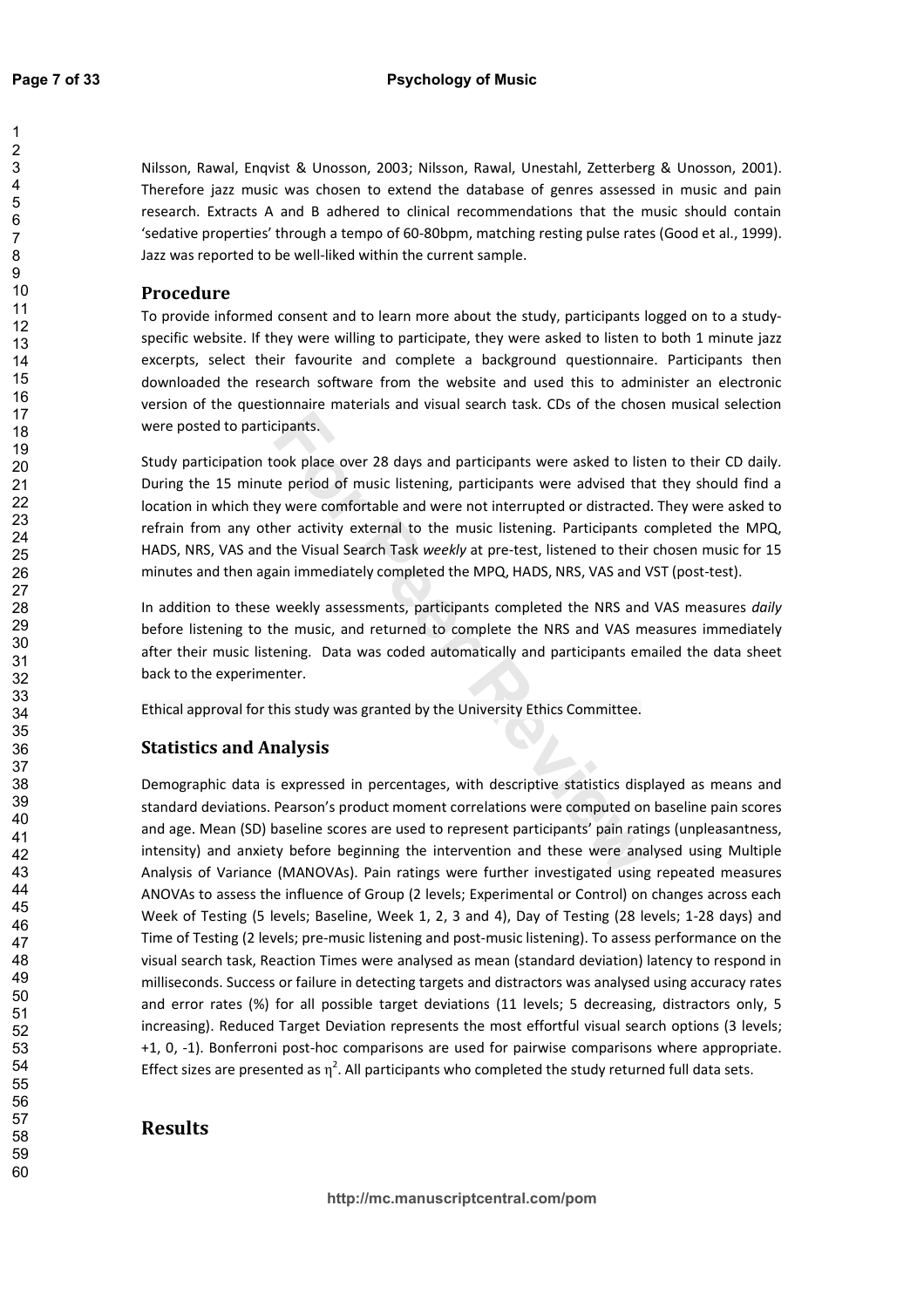#### **Musical Background**

The majority of participants had undertaken some form of Formal Instrumental Musical Tuition (FIMT) for a minimum of 6 months (65.2%, n=15). The average length of tuition was 6.67 years (SD=4.7). Of those participants who played an instrument, piano/keyboard was most common (80%), and violin (10%) and cello (10%) were also played. The majority of those participants who played a musical instrument continued to play (80%) and had done so for an average of 28.1 years  $(SD=18.9).$ 

#### **Music Listening Habits and Preferences**

The majority of participants in the study reported regularly listening to music (91.3%, n=21). Popular music was considered the preferred genre (21.7%, n=5), followed by classical music (17.4%, n=4). A large percentage of participants reported listening to a wide variety of music and were unable to select a 'favourite genre' (47.8%, n=12). Most participants liked jazz (78.3%, n=18), however only 17.4% (n=4) reported regularly listening to jazz music. Broadly equivalent numbers of participants chose to listen to each extract (see Table 1). A MANOVA was carried out to investigate the relationship between choice of musical extract (A or B) and visual analogue scale pain ratings. There was no impact of extract choice on pain intensity, unpleasantness or anxiety. Similarly, there was no impact of musical choice on visual search task performance (reaction times or accuracy rates). Therefore neither visual search task performance nor pain scores were affected by which extract participants chose to use for the music listening intervention.

**Insert Table 1: Chosen Musical Extracts** 

#### **Anxiety and Depression**

Scores on the HADS indicated that 61.5% (n=8) of experimental participants reached or exceeded the borderline for clinical depression and 84.6%  $(n=11)$  of experimental participants did so for a clinical anxiety disorder. No participants from the control group registered at or above the borderline scores for depression or anxiety.

Two 2 x 5 repeated measures ANOVAs were computed on HADS anxiety and depression scores between Groups, using the within-group factor of Week of Testing. For depression scores, the main effect of Group was significant ( $F_{(1, 20)}$ =24.579, p<.0001,  $\eta^2$  = .551), with the experimental group scoring higher (M=7.03, SD=3.58) than the control group (M=1.2, SD=1.05). Depression scores also showed a trend towards improvement across the course of the study ( $F_{(4, 80)}$ =2.31, p=.065,  $\eta^2$  = .104) with mean depression scores decreasing from 5.17 (SD=4.66) at baseline to 4.35 (SD=4.09) on the final Week of Testing. Depression scores across the course of the study had a significant linear component ( $p$ <.05). A trend was also shown in an interaction between Week of Testing and Group  $(F_{(4,80)}=2.29, p=.067, \eta^2=.103$ ; see Figure 3), with the experimental group showing higher depression levels and consistent reduction throughout the study in comparison to the control group.

Insert Figure 3: Depression scores according to week of testing

For anxiety scores, again the main effect of Group was significant ( $F_{(1, 20)}$ =35.077, p<.0001,  $\eta^2$  = .637) with the experimental group showing higher anxiety levels (M=8.92, SD=2.90) than the control group (M=2.80, SD=1.64). There was no main effect of Week of Testing or interactions and WoT was not included in any further HADS analyses and was collapsed into a composite score.

 $\mathbf{1}$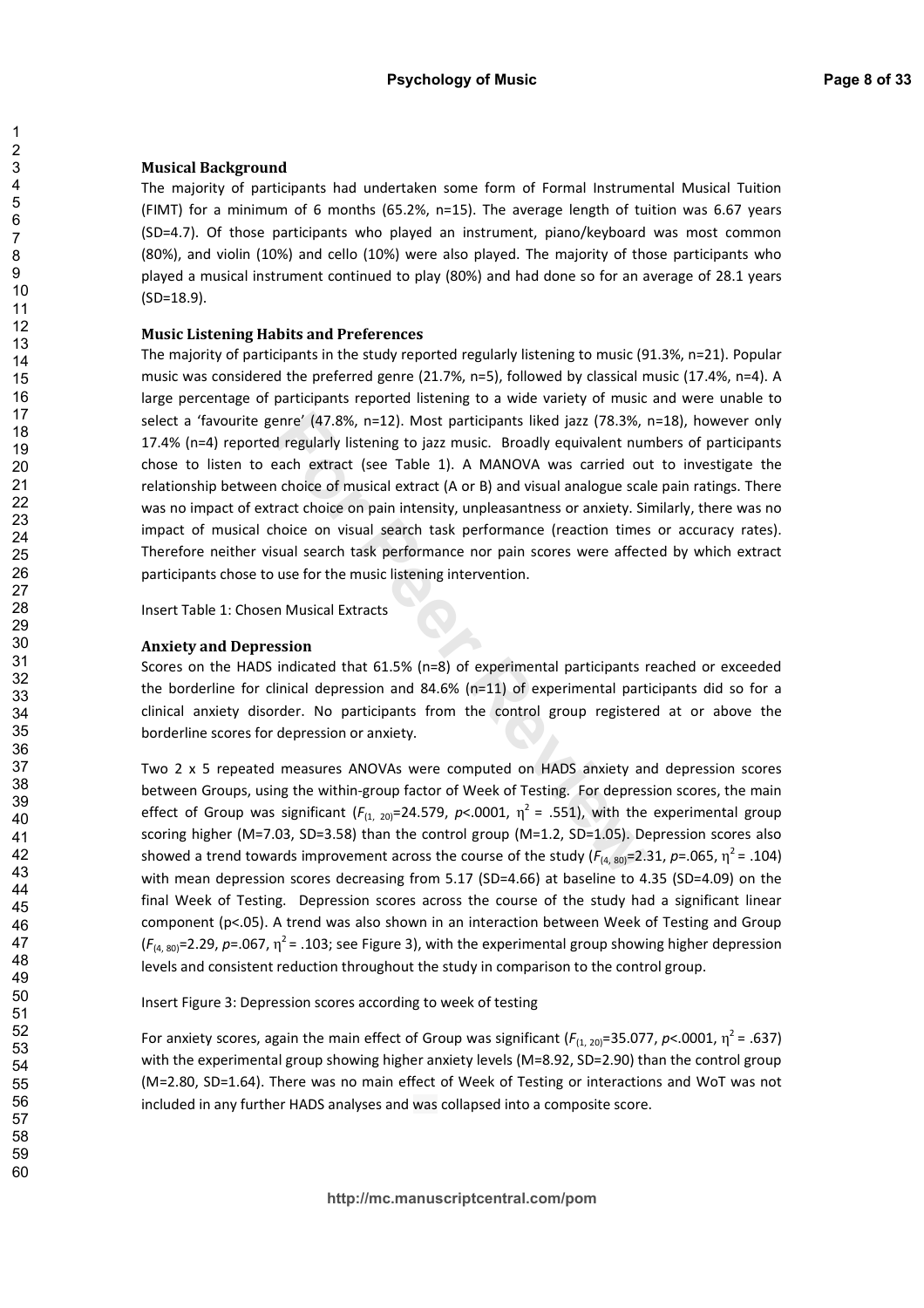#### **Pain Scores**

Pain Ratings Index scores (PRI) were calculated as total score (max. 78) and subscale scores for sensory pain (max. 42), affective pain (max. 14), evaluative pain (max. 5) and present pain intensity  $(max. 5)$ .

Pearson Product-Moment Correlation tests found no significant correlation between age and PRI scores at baseline, therefore pain ratings were comparable across all ages of respondents. To check the correspondence between the baseline NRS and VAS pain intensity scales, a Pearson's productmoment correlation was computed. There was a strong significant positive correlation ( $r = .996$ , n=23,  $p<.01$ , one-tailed).

A 2 x 5 repeated measures ANOVA was computed to confirm the difference between Groups on PRI scores, using the within-groups factor of Week of Testing. There was a significant main effect of Group  $(F_{(1,20)}=26.588, p<.0001, \eta^2 = .571)$ . As expected, the experimental group showed significantly higher PRI scores (M=27, SD=16.49) than the control group, whose participants reported experiencing no pain. There was no significant impact of Week of Testing or interactions. To assess subscale changes in pain scores on the MPQ, four further repeated-measures ANOVAs were computed on the Affective, Sensory and Evaluative Dimensions of Pain, using the within-group factor of Week of Testing and between subjects factor of Group. There were no main effects of Week of Testing or Group on any of the sub-dimensions of the MPQ, therefore cumulative improvements in pain scores were not demonstrated across the course of the study.

As the control group consisted only of healthy controls, and this was confirmed by zero PRI and subscale scores, further pain-related analyses were conducted only using the chronic pain experimental group. This approach allows an accurate assessment of pain severity over time, with each chronic pain sufferer serving as his/her own control, reducing confounding variables (following Zhang, Zhang, Wise, Niu, & Zhu, 2009).

To assess the impact of music listening on subjective pain ratings, four repeated measures ANOVAs were used to assess the within-group factor of Time of and Day of Testing on the dependent variables: NRS and the pain intensity, pain unpleasantness and anxiety VASs (see Figure 4). All measures showed a significant main effect of Time of Testing, but Day of Testing was not significant on any dependent variable and no interaction effects were found (see Table 2).

Insert Table 2: ANOVA table for subjective VAS/NRS measures

Insert Figure 4: Pre- to post-test change in Experimental Group pain and anxiety ratings ( $p$ <.0001; error bars show  $\pm$  1 SD)

#### **Visual Search Task**

Both experimental and control groups were included in visual search analyses.

First, to investigate reaction times, data was assessed as latency to respond (reaction time, RT). A repeated measures ANOVA was used to compare mean reaction times between groups at pre- and post-test. There was no significant difference between groups in reaction times and reaction times were comparable with the experimental group responding on average in 1222ms (SD=266.72), and the control group responding in 1224ms (SD=557.13).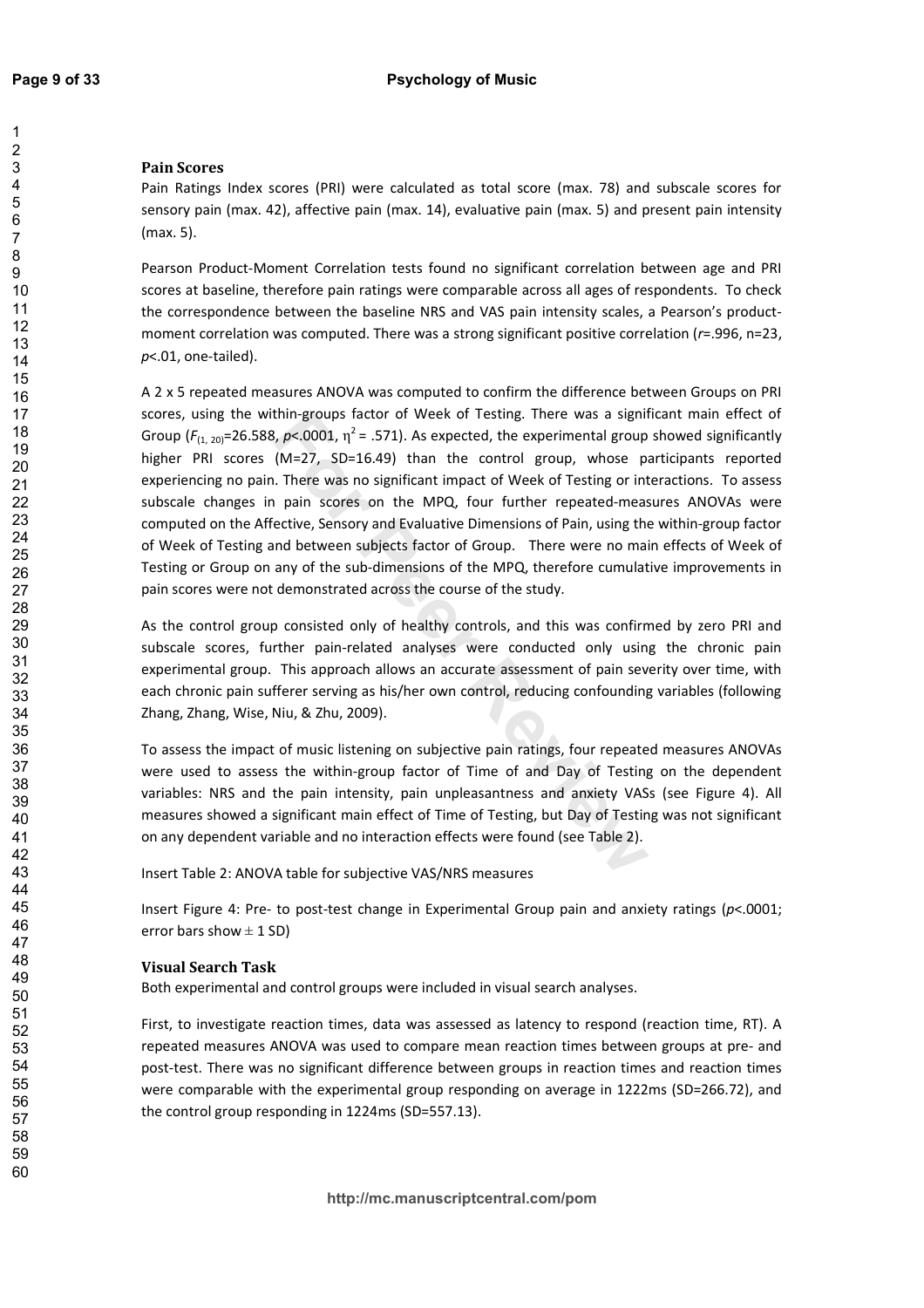To investigate reaction times in greater detail, data generated from the visual search task was analysed with repeated measures ANOVAs using the factors of Group, Time of Testing, Week of Testing and Target Deviation. Data was assessed as latency to respond on trials with a correct response (following Hammar, 2003). There was a significant main effect of Target Deviation ( $F_{(10)}$ <sub>40</sub>=11.57, p<.0001,  $\eta^2$  = .743). Bonferroni post-hoc comparisons showed a trend towards increased RTs for the -1, 0 and +1 conditions ( $p$ <.07). The two-way interaction between Time of Testing and Target Deviation was significant ( $F_{(10, 40)}$ =2.37, p<.05,  $\eta^2$  = .372; see Figure 5) with quicker post-test reaction times particularly for the target deviations +1, +3 and -2. The main effects of Group, Week of Testing and Time of Testing were not significant and there were no further interactions.

Insert Figure 5: Pre- and post-test mean reaction times according to target deviation

Following Hammar (2003), to explore the most demanding target deviation conditions, a 2 x 2 x 3 x 5 repeated measures ANOVA was run on RTs for the smaller three deviations of the target from the distractor (Reduced Target Deviations) using the factors of Group, Time of Testing and Week of Testing. There was a two-way interaction between Week of Testing and RTD ( $F_{(8, 32)}$ =3.342, p<.01,  $\eta^2$ = .096), with the performance for all three targets improving across the course of the study, but with RTs for target -1 and distractor 0 slowing in the final week of testing. The three-way interaction between Week of Testing, Time of Testing and Reduced Target Deviation was also significant ( $F_{(8)}$  $_{321}$ =2.387, p<.05,  $\eta^2$  = .03; see Figures 6 and 7). This indicates that for target 1 and distractor 0 there was a broadly improved performance at both pre and post-test from weeks 1-4 but not in week 5. For target -1 there was improvement across the entirety of the study at pre and post-test, principally between week 2 and 4. There was no main effect of Group or Time of Testing and no further interactions.

#### Insert Figures 6 and 7: Visual Search Task interaction effects across weeks of testing

Analysis of the visual search task was next carried out through investigation of accuracy and error rates. The experimental group had a total accuracy score of 93.3% and the control group of 95.2%. Accuracy was analysed through calculating the frequency of incorrect responses, Error Rate (ER). A 2 x 2 x 5 ANOVA was carried out to assess ER using the factors of Group and Time of Testing and Week of Testing. The main effects of Group, Week of Testing and Time of Testing were not significant and there were no interactions. Week and Time of Testing were therefore collapsed and averaged for future analyses.

Next, Error Rates in relation to Target Deviation were analysed. A 2 x 11 repeated measures ANOVA was carried out using factors of Group and Target Deviation. The main effect of Target Deviation was significant ( $F_{(10, 180)}$ =36.52, p<.0001, ,  $\eta^2$  = .670). Post-hoc pairwise comparisons showed significant differences between targets -2, -1, 0, +1 and +2 and also between these targets and larger target deviations (all p<.005). The two-way interaction between Group and Target Deviation was significant  $(F_{(10, 180)}=3.27, p<.001, \eta^2=.154)$ , with the experimental group making more errors than the control group on the smallest deviations (see Figure 8). There was no overall main effect of Group.

Insert Figure 8: Error rates for chronic pain and control group participants

To further explore the impact of Group on Error Rate, Reduced Target Deviations were assessed (-1, 0, +1). The main effect of Reduced Target Deviation was significant ( $F_{(2, 19)}$ =26.62, p<.0001,  $\eta^2$  = .336),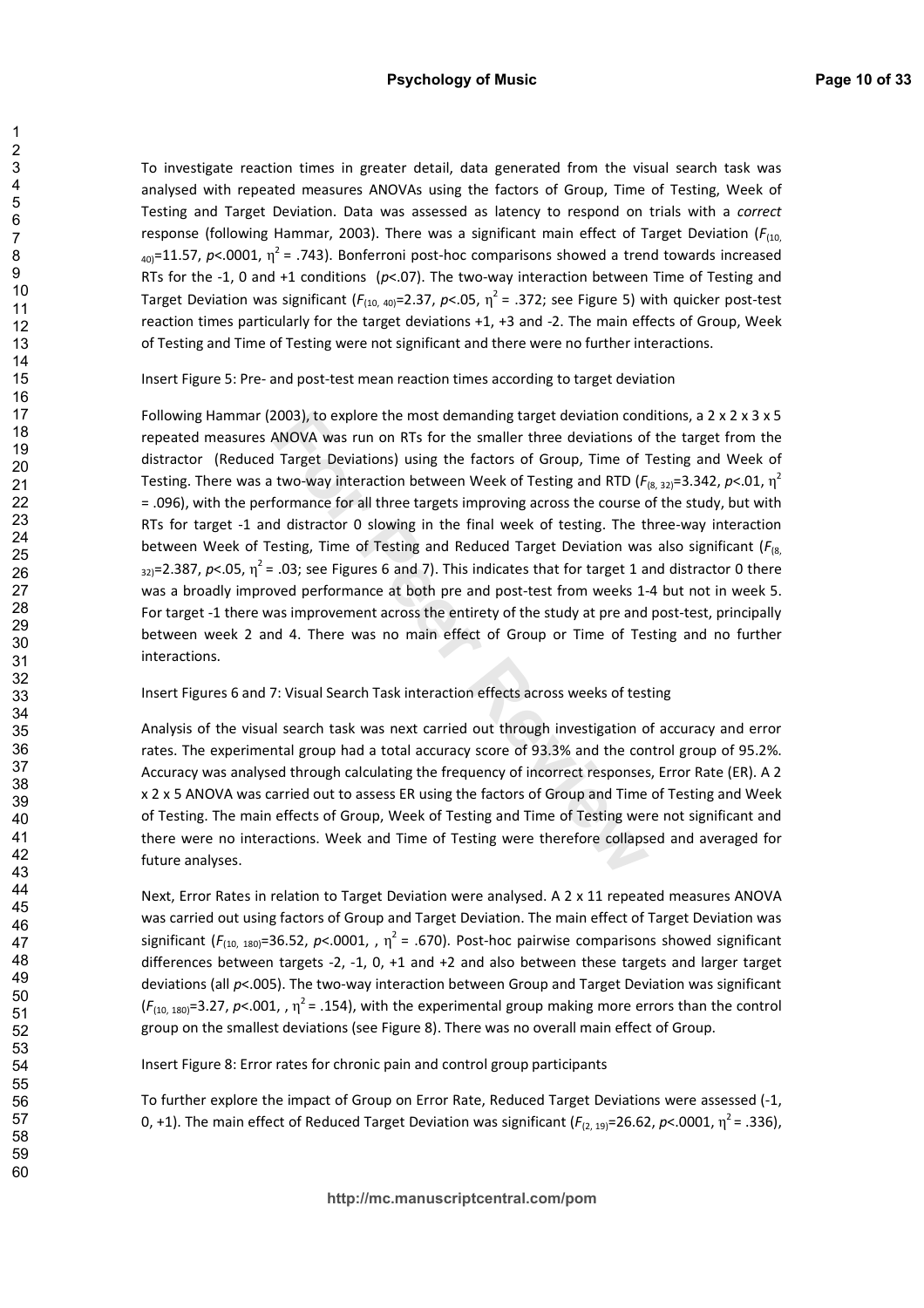with targets -1 and +1 causing significantly more errors than distractor 0 ( $p$ <.0001). The two-way interaction between Reduced Target Deviation and Group was also significant ( $F_{(2,19)}$ =3.62, p<.05,  $\eta^2$  $F_{(2, 19)} = 3.62$ , = .064), with the experimental group displaying more errors than the control group on targets -1 and experimental group displaying more errors than the control group on targe +1 (see Figure 8). The main effect of Group was not significant. e Figure 8). The main effect of Group was not significant.

**For Peer Replacement**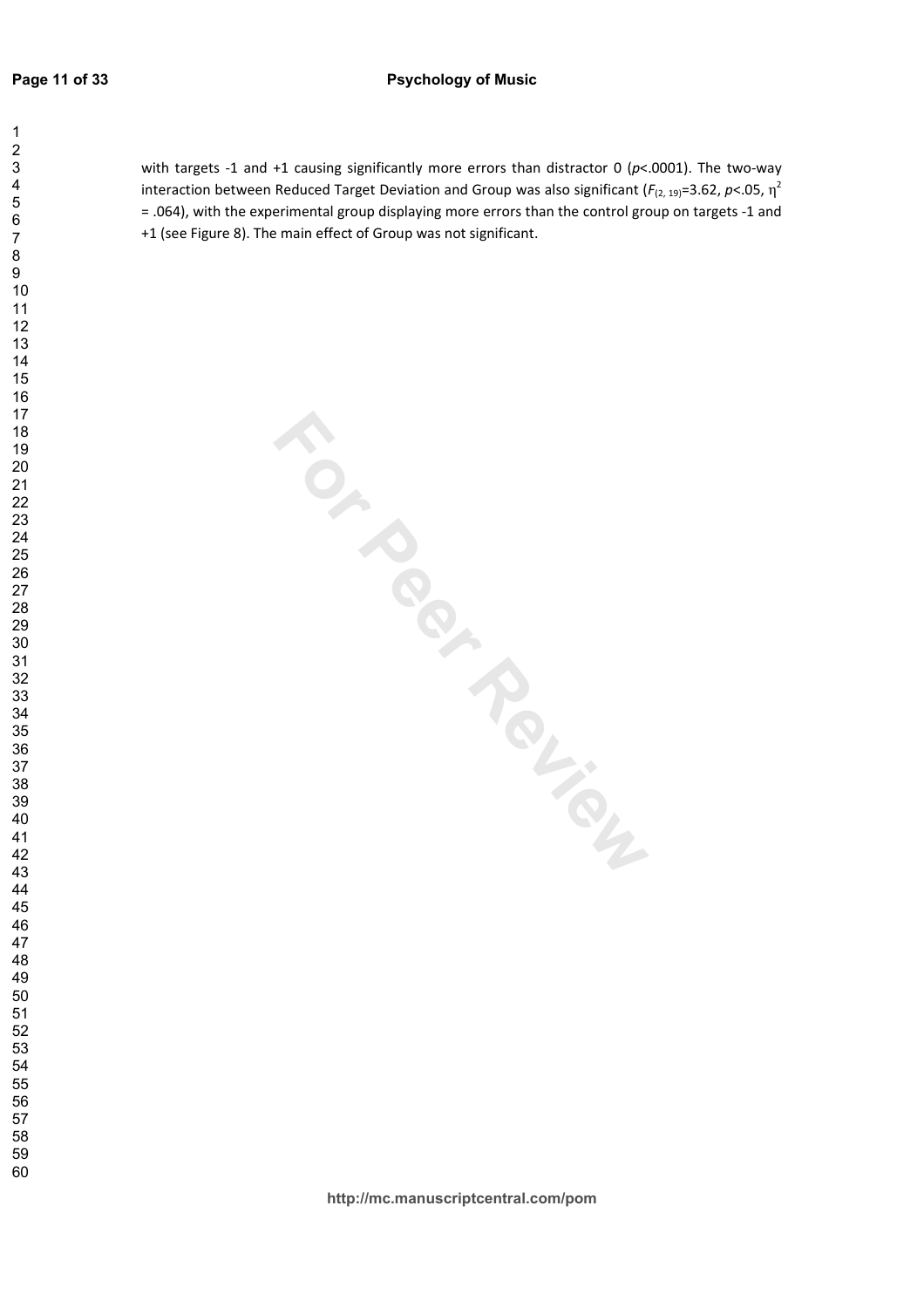## **Discussion**

The results of this study suggest that music listening can offer a meaningful method of pain management for chronic pain sufferers. Consistent reductions in daily pain ratings were demonstrated after the fifteen minute period of music listening, indicating that music-induced analgesia was effective in reducing a number of dimensions of pain. Pain scores were significantly lower in the immediate period after the music listening intervention had ceased. These improvements were evident in reduced post-test ratings of pain intensity, pain unpleasantness and numerical pain score, showing that music-induced analgesia was effective in reducing sensory, affective and perceived pain. The results of this research therefore offer an insight into the cognitive processing deficits and pain-related attentional overload experienced by chronic pain patients, demonstrating the potential usefulness of music listening for pain management.

It is notable that the magnitude of reductions in pain intensity did not diminish over time (though they also did not increase). This indicates that music persists in its utility for pain management over time and can be repeatedly employed on a regular basis, with no diminishing of analgesic effect. The short-term benefits of music listening persisted throughout the course of this study, and they continued to be beneficial at the one month follow-up. Working with a similar patient population, Mitchell et al (2007) surveyed chronic pain sufferers about their music listening habits. Chronic pain sufferers felt that music was useful over a prolonged period of time in order to help with the management of persistent pain. When surveyed, it was found that a higher frequency of music listening predicted greater quality of life amongst chronic pain sufferers, suggesting that pain sufferers do consider music of personal importance key to helping with their pain. In conjunction with the results of the current study, these research findings do validate the use of music on a regular basis for pain management.

The lack of cumulative change or reductions in weekly pain assessments, however, indicates that the impact of music listening is short-term and time-limited. Cumulative reductions were not demonstrated in either post-test ratings or weekly assessments. Indeed, there was no cumulative decline in pain over the course of the study; with pain levels on completion of the study comparable to those at the outset of the study. Chronic pain, assessed at weekly time-points, remained steady over time with no significant fluctuation between weeks of testing. Therefore there was no evidence of either decline or improvement in pain condition. This contradicts the results of post-operative pain research by Good and colleagues (Good, Stanton-Hicks et al., 2001) who found a cumulative effect of music-induced pain relief across the study. It is also in disagreement with McCaffrey and Freeman (2003) who found a progressive increase in the efficacy of music-induced analgesia across three weeks of testing for chronic osteoarthritis patients. It is possible that this difference may be explained through the use of different pain populations, but it is impossible to accurately assess this due to the small sample sizes used in both McCaffrey and Freeman's study and the current research. Future research needs to increase sample sizes to enhance knowledge about week-to-week changes in responsivity to music-induced analgesia. Research could also focus upon potential discrepancies between findings as a result of medical condition.

 $\overline{1}$  $\mathfrak{p}$ 3  $\overline{4}$ 5 6

 $\overline{7}$ 

8 9

 $10$ 

 $11$ 

 $12$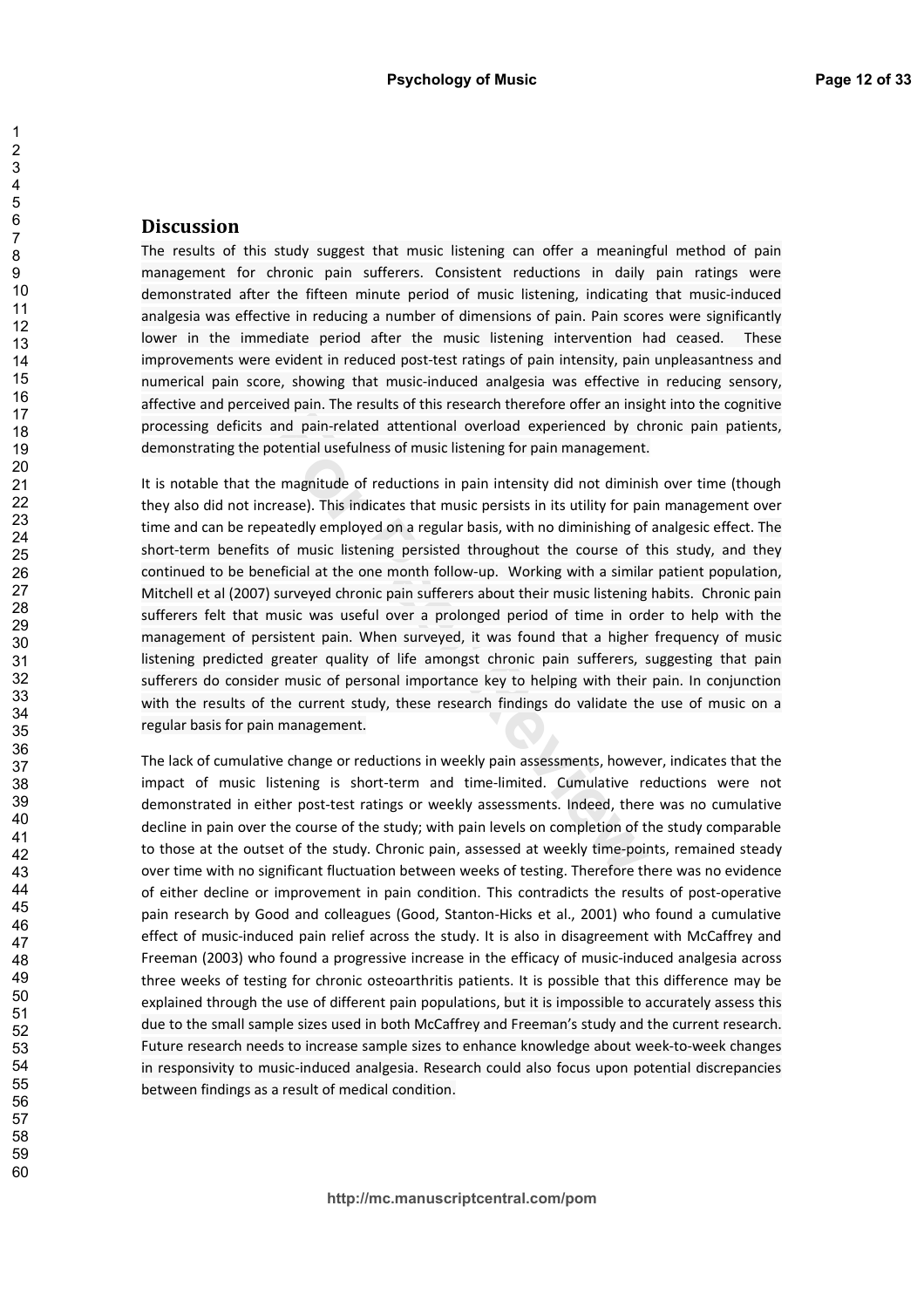There has been little research assessing the durability of music-induced analgesia and this is an area which needs consistent work in the future. Analogous research suggests that the general effect of music may be time-limited. Panksepp and Bernatzky (2002) asked sixteen college students to listen to 40 minutes of happy or sad music and assessed the longevity of music-induced mood changes. Music did correctly induce the desired moods (e.g. happy music induced a happy mood) and this effect was strongest immediately after the music. The induced mood was still significant at 10 minutes post-intervention, though it had diminished. At 20 minutes after the intervention; however, the mood state was no longer empirically evident. Music therefore influenced mood, but this did not extend post-listening for longer than 10 minutes. If the results of this study were applied to pain, then this would suggest that the post-test data was taken at the peak of the response to the intervention, but the analgesic effects would thereafter have declined quickly, hence they were not cumulative pain ratings. Certainly further research is needed to clarify this area.

The findings of this study best conceptualise music-induced analgesia through music listening as useful for the management of chronic pain. The lack of cumulative change or longer-term benefits confirms that music cannot be considered to be a 'treatment' which resolves chronic pain, but instead should be understood as an adjunctive tool for the enhancement of quality of life and pain management for chronic pain sufferers. This reinforces the protocol advocated by Whipple and Glynn (1992), who argued that music is most effective in addition to standard care and in situations where medication can be 'less effective', therefore a supplemental pain management tool may be required (e.g. long-term, ongoing chronic pain).

The results from the daily assessments show that the music listening intervention was effective for the purposes of anxiety reduction. Anxiety ratings showed the same patterning as pain intensity changes, with participants showing reduced anxiety levels after the music listening intervention. This is notable as the pain sufferers exhibited significantly higher levels of anxiety (and depression) in comparison to the healthy control group. The management of anxiety is therefore a key aspect of any chronic pain management intervention and the anxiolytic benefits of music listening are not to be underestimated or undervalued. Anxiety (and depression) are common in chronic pain patients (Fishbain, Cutler, Rosomoff & Rosomoff, 1997; McWilliams, Cox & Enns, 2003), and pain management programmes often advocate independence and active self-management of such conditions. The threat value of chronic pain is significant and anxiety can cause hypervigilance to noxious stimuli (Eysenck, 1992) and negative rumination about pain (Khalfa, Dalla Bella, Roy, Peretz & Lupien, 2003). Therefore by reducing anxiety and offering an alternative sensory focus for attentional resources, pain and anxiety are tied closely together (Finlay, in press; Finlay, 2009) and modulation of either factor can be mutually beneficial (Finlay, 2009). This finding further clarifies the theoretical assumption that psychological factors are inherently tied to physiological factors in chronic pain as outlined by the Gate Control and Neuromatrix theories of pain. It is also in agreement with the findings of Mitchell et al (2007), who found that chronic pain sufferers rated 'relieving tension and stress' as one of their primary reasons for listening to music.

Music seems to offer the opportunity for chronic pain sufferers to experience reduced anxiety levels, and this could be explained by the opportunity that music provides to foster more positive mood states. Music has regularly been implicated in active or passive induction of mood change, for example in adolescents (Getz, Chamorro-Premuzic, Roy & Devroop, 2011; Saarikallio & Erkkila, 2007), across different personality types (Chamorro-Premuzic & Furnham, 2007), in general music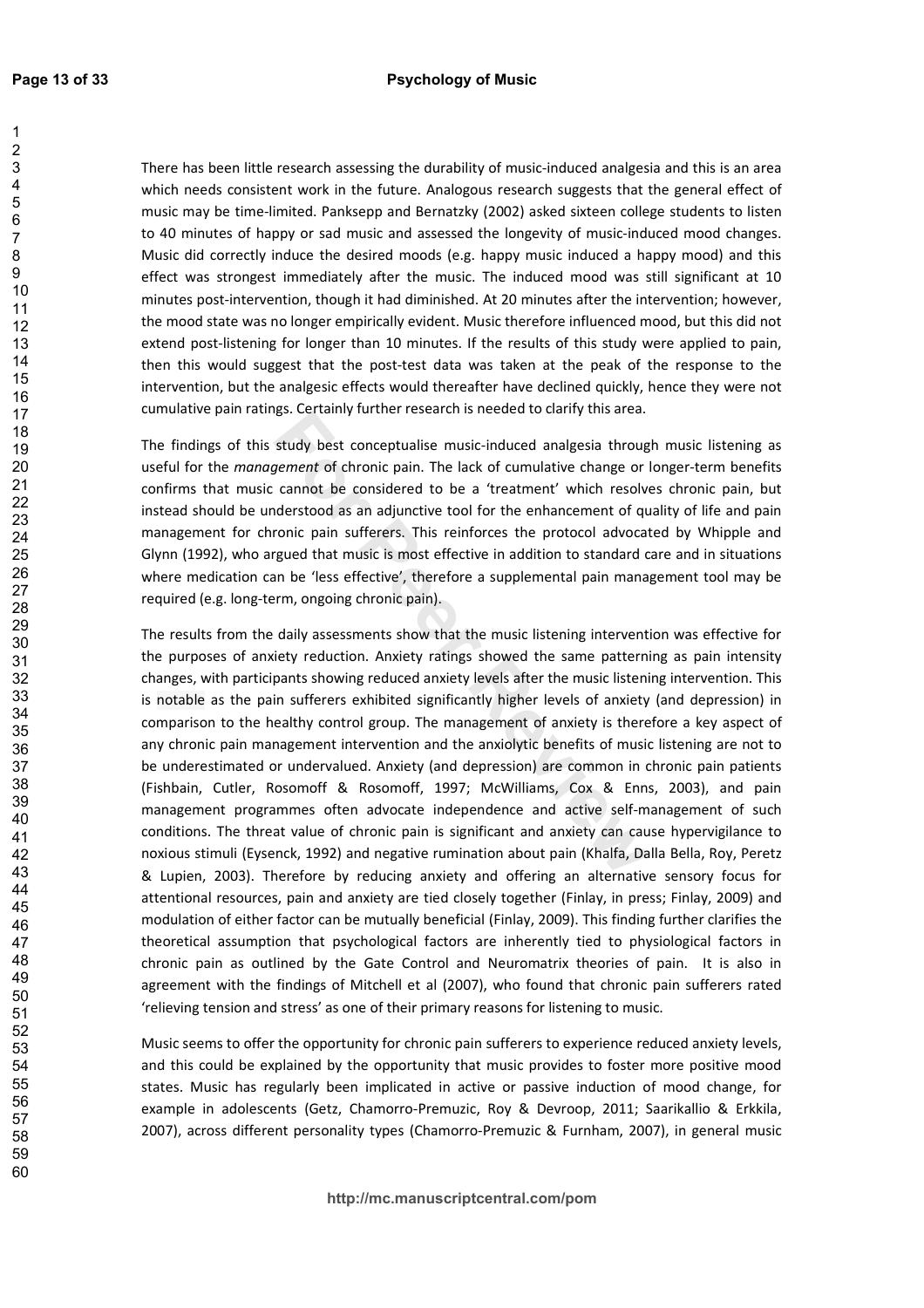listening behaviours (Schafer & Sedlmeier, 2009) and for emotion management (Hunter & Schellenberg, 2010). Music may therefore be 'self-prescribed' for perceived health benefits. Listeners may be 'musicking'; developing the complex skill of using music to activate a desired effect (Batt-Rawden & DeNora, 2005). Research by Razmiou et al (2006) suggests that the deliberate activation of a positive mental state is important for pain management, enhancing quality of life through a 'response shift'. This is defined as: "A psychological change in one's perception of the quality of life following a change in health status. [Response shift is] a psychological construct whereby an individual changes his or her internal standards, values or conceptualisation of healthrelated quality of life over the course of time" (Razmjou et al., 2006, pp. 2590-2591). Essentially response shift explains the process that can occur when patients distance themselves from their earlier pain state in order to claim a meaningful change which is then influential on quality of life and emotional well-being. Music may offer space to facilitate this effect and further (qualitative) research will help to explain the relationship between response shift and the reduction of anxiety in chronic pain patients (see also Finlay, in press).

The current study offers a preliminary exploration into the feasibility of using a primary-task paradigm to gauge the effectiveness of a music-induced analgesia intervention. Contrary to expectation, there was no significant overall improvement in performance on the visual search task after music listening, either in accuracy levels or reaction times. Also, there was no measurable difference in reaction times between pain sufferers and healthy volunteers. This suggests that music listening did not have a differential impact on task performance between groups. However, chronic pain sufferers did consistently make more errors on the most effortful targets in comparison with the control group. This implies that chronic pain did impede effortful information processing, but that this was resistant to the post-interventional change shown by pain ratings. The music listening intervention therefore did not reduce pain-related cognitive processing deficits. Tracking error rates was therefore only helpful in demonstrating task performance difficulties caused by pain-related processing deficits.

Performance measured through reaction times in the visual search task did show some cumulative improvement across the weeks of testing. It is likely, however, that the speeding of reaction times on some of the more difficult target deviations represents a practice effect. This is shown by the gradual improvement in reaction times across the weeks of the study. Performance on the final week of testing was marginally, but not significantly slowed in comparison with the preceding four weeks. The small quickening of reaction times in the first four weeks is therefore due to consistent familiarity with the visual search rather than as a result of the music listening intervention. In the final week of testing, satiation was reached and the minor improvements plateaued. Error rates showed no cumulative improvements or practice effects.

The results for the visual search task suggest that a primary-task paradigm has limited effectiveness in assisting in measurement of music-induced analgesic processes. There is a discrepancy between the results from the pain-related assessments and visual search performance. Interestingly, participants did not perform significantly better after music listening in comparison to their error and accuracy rates before music listening. Interpreting this lack of change in visual search task performance can potentially be explained by four possible rationales: (a) the duration of the study may have been too short to demonstrate positive change in the visual search task; (b) the visual search task may not have been sensitive to the magnitude of change in pain signals; (c) the impact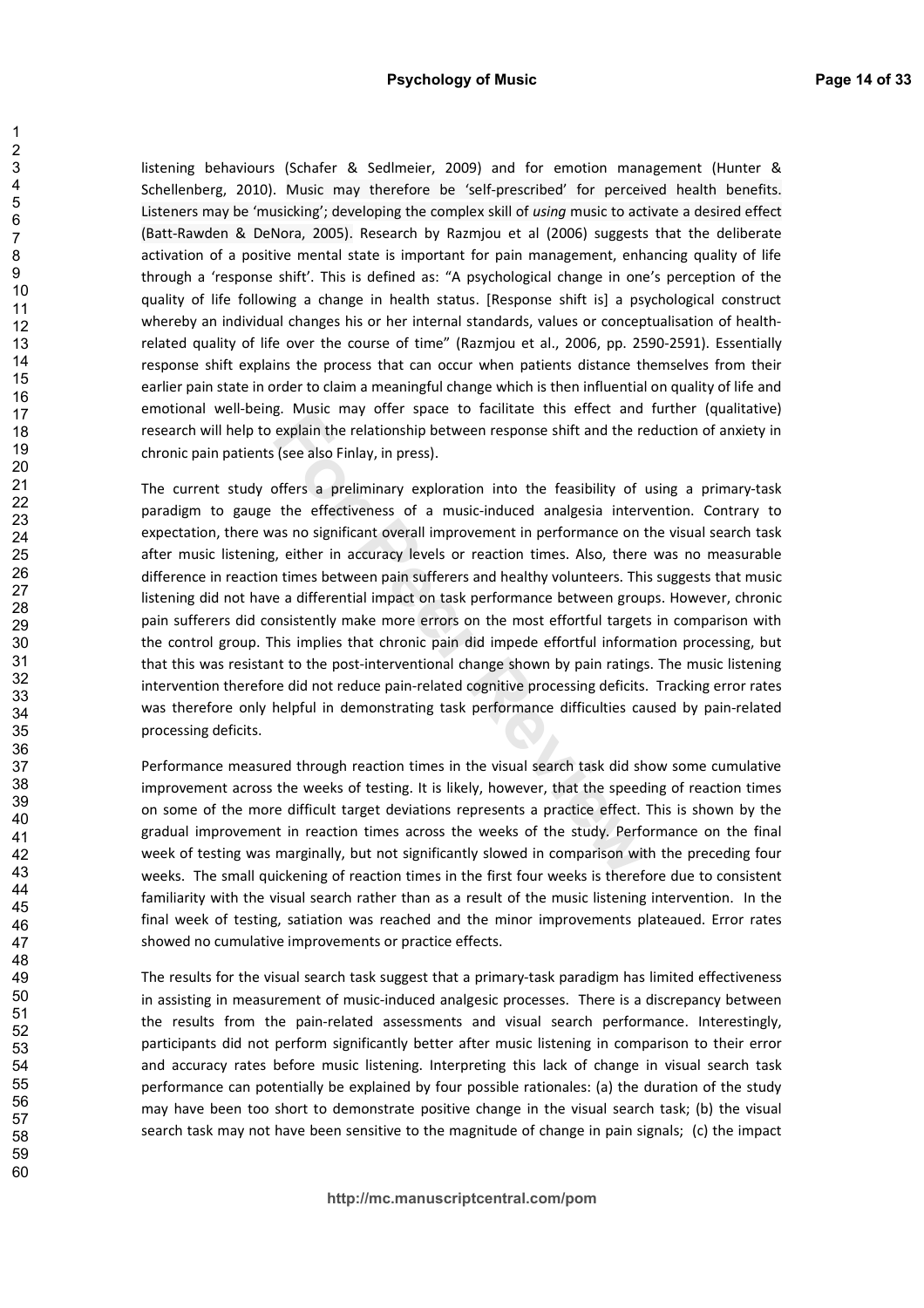$\blacktriangleleft$ 

of music on chronic pain may have been effective in enhancing patient tolerance and perception of pain intensity, unpleasantness and reducing anxiety, but this may only have served to mask perception of the underlying pain signals, the processing of which continued without change; or (d) the visual search task necessarily caused participants to disengage from the music listening intervention in order to complete the task, therefore it reduced their absorption in the musical stimulus and any carry-forward effects, disengaging patients from the music listening intervention and allowing pain signals again to take precedence, impeding cognitive processing. Future research could also aim to investigate visual search tasks with and without music in the same patient population.

Explaining the findings in terms of a problematic interventional duration is a potentially limited argument. Music listening across this short time period was effective in reducing multi-dimensional pain ratings, therefore the magnitude of post-test change was evident in self-report measures and the duration was sufficient to find an effect. Music is a highly familiar, everyday stimulus, primed through previous experience. Therefore music of a wide variety of different durations is potentially impactful (Thaut, 2005). Regarding (b), it is possible that the sensitivity of the visual search task may be enhanced. However, the finding that chronic pain sufferers did show impeded processing in the most effortful targets/distractors suggests it is effective in detecting pain-related processing difficulties, as in previous research (Hammar, 2003; Hammar et al., 2003). This was shown in comparison to a healthy control group and confirms the significance of pain in interrupting and demanding attention.

It seems viable therefore that the music intervention either masked pain or that the visual search task caused disengagement from the musical intervention and consequent redirection of attentional resources back to noxious impulses. A combination of these two explanations seems justified by the literature. The lack of post-test change may validate the limited-capacity model of attention (Shiffrin, 1988) as, during the musical intervention, pain is minimised as attentional focus is redirected towards the music listening. At the conclusion of the intervention, however, pain signals provoke greater attentional focus than any residual physiological or psychological benefits from the music listening. By changing the focus of attention to the visual search task, the emotional valence of the musical intervention is also lost. Given that the emotional valence of the intervention is thought to mediate analgesia to a greater extent than its distractor value (Mitchell, MacDonald, et al., 2006), this is an important consideration. Greater emotional engagement in the distraction task increases the efficacy and absorption of the person utilising the cognitive-coping method (Finlay, 2009).

However, other research suggests that it may not be quite as simple as the visual search task causing attentional disengagement after music listening. Phumdoung and Good (2003) suggested that the benefits of music listening may be mediated by the ability of the person to apply them. Where patients are passive or hostile towards the intervention, focus will be low, but where patients are active and able to pay attention to the intervention, focus will increase. Though focussed attention may promote greater music-induced analgesia, research into laboratory-induced pain caused by noxious thermal stimuli has found that pain can be reduced by music listening even when levels of absorption are low (Roy et al., 2008). It is this which can explain the quantitative finding of consistent pain reduction in this study, despite variations in absorption rates. Roy et al asked participants to deliberately focus upon the noxious stimuli and away from the music, whilst experiencing noxious stimuli. Despite this deliberate avoidance of focus on the intervention, pain

http://mc.manuscriptcentral.com/pom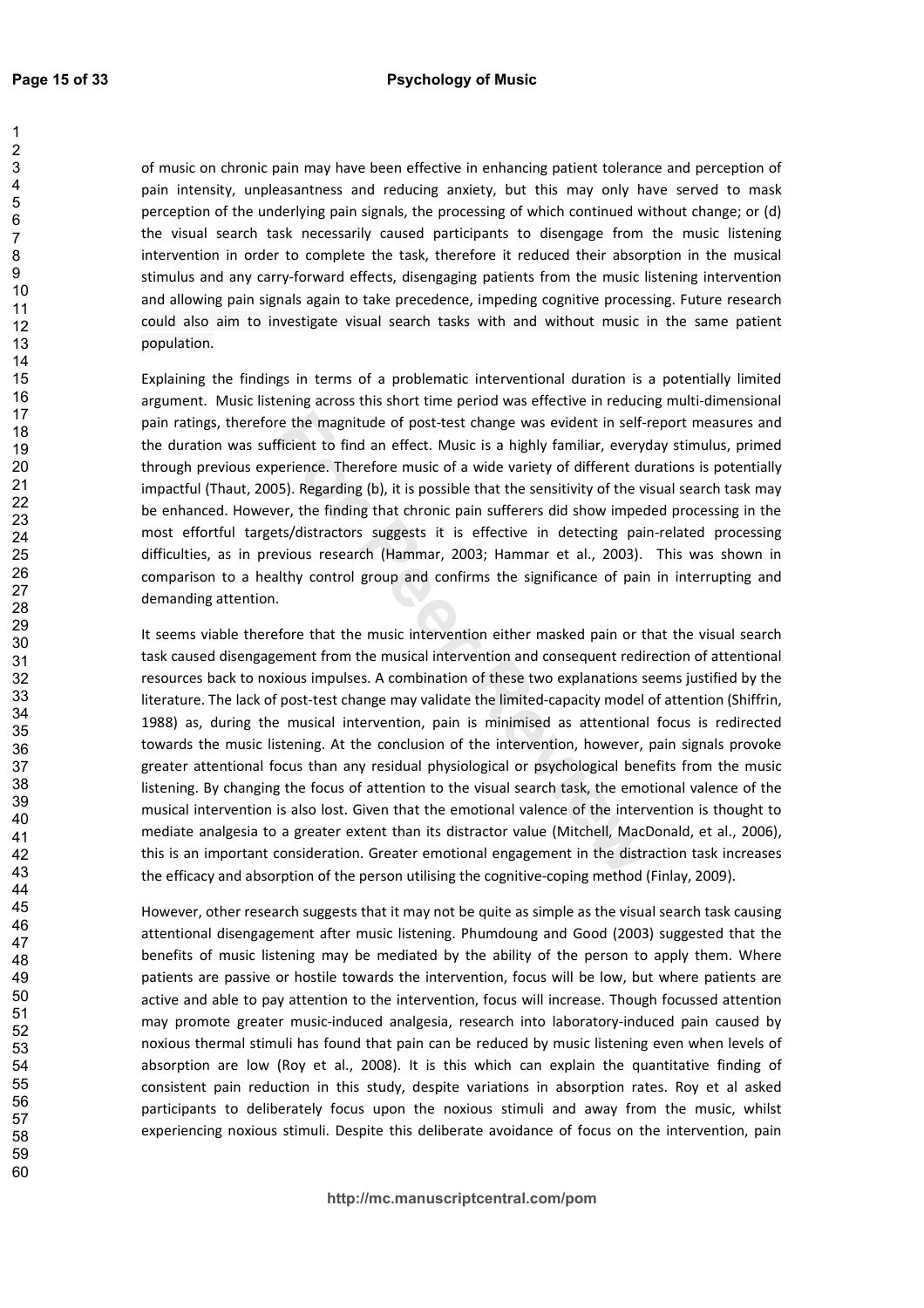levels were still reduced by music listening (Roy et al., 2008). In this way music is modulating pain to some extent even if the music is not the active focus of the patient.

Future research could therefore consider using a bi-directional assessment rather than a primarytask paradigm. For example, assessing the difference between focussed attention or background listening to music on pain and anxiety levels. If focus or engagement is so important for the response to a psychological intervention, how can it be assessed? It is possible to monitor absorption in an intervention: Eccleston (1995) and Loui et al (2005) advocated the use of a two-directional approach to monitoring the efficacy of an intervention. Patients were asked either to focus on the intervention for a 'focussed-trial', or to divert their attention to another cognitively-absorbing task such as a serial search or comprehension task (Loui et al., 2005) whilst still exposed to the intervention-an 'attention-diversion' trial. By comparing the results, it was possible to identify the difference between high and low levels of attention to the stimulus. As absorption was not explicitly monitored in the current study it is not possible to draw conclusions beyond the results of the visual search task. Results do indicate, however, that absorption and attention is an area by which an intervention can become maximally or minimally beneficial. Further research could use a two-directional paradigm to assess this issue further, or consider continuing the music during the visual search task. Future research could also aim to compare the cognitive processing performance of patients receiving analgesic pharmacology with those listening to music in a clinical setting rather than with a matched sample of healthy volunteers.

The study is to some degree limited by the fact that the sample is predominantly female, therefore there may be a sampling bias in this regard. However the sample of this study broadly reflects the composition of the chronic pain population. Females are more likely to suffer from chronic pain (Berkley, 1997; Greenspan et al., 2007), therefore it is important to assess this group in reference to pain management interventions. Similarly, the sample size is small and recruited through volunteers from pain support groups, therefore those chronic pain sufferers who are actively searching for interpersonal support and advisory services. Demographic data in this study suggests also that the participants in this study had some degree of musical interest or training. This history may have enhanced their engagement with the music listening task. Due to the exploratory nature of this study it was not possible to control for this variable, therefore further studies may extend such research to a clinical population. In addition, due to the individual variability of chronic pain, participants acted as their own controls. Future research could aim to expand the patient populations used and to involve different severity levels of chronic pain in order to assess betweengroup differences more effectively.

Recent research has prioritised the role of preference in enhancing audio-analgesic outcomes (MacDonald et al., 2003; Mitchell, MacDonald, et al., 2006; Mitchell, MacDonald & Knussen, 2008; Mitchell et al., 2007). Participants in the current study were offered a selection of jazz music, from which they chose a track for use during the study  $-$  'quasi-preferred' music. This was a track which they had not heard before and which was neutral in context, therefore without pre-conditioned associations. By contrast, 'preferred' music which is entirely self-selected by the participant can be chosen for personal and emotional reasons - both positive and negative in affect. Emotional state has been found to impede and slow cognitive processing (Tsourtos, Thompson & Stough, 2002), therefore these associations may govern the reaction of the participants via learned associations. This would potentially bias cognitive processing speeds, rendering preferred music inappropriate for

 $\overline{1}$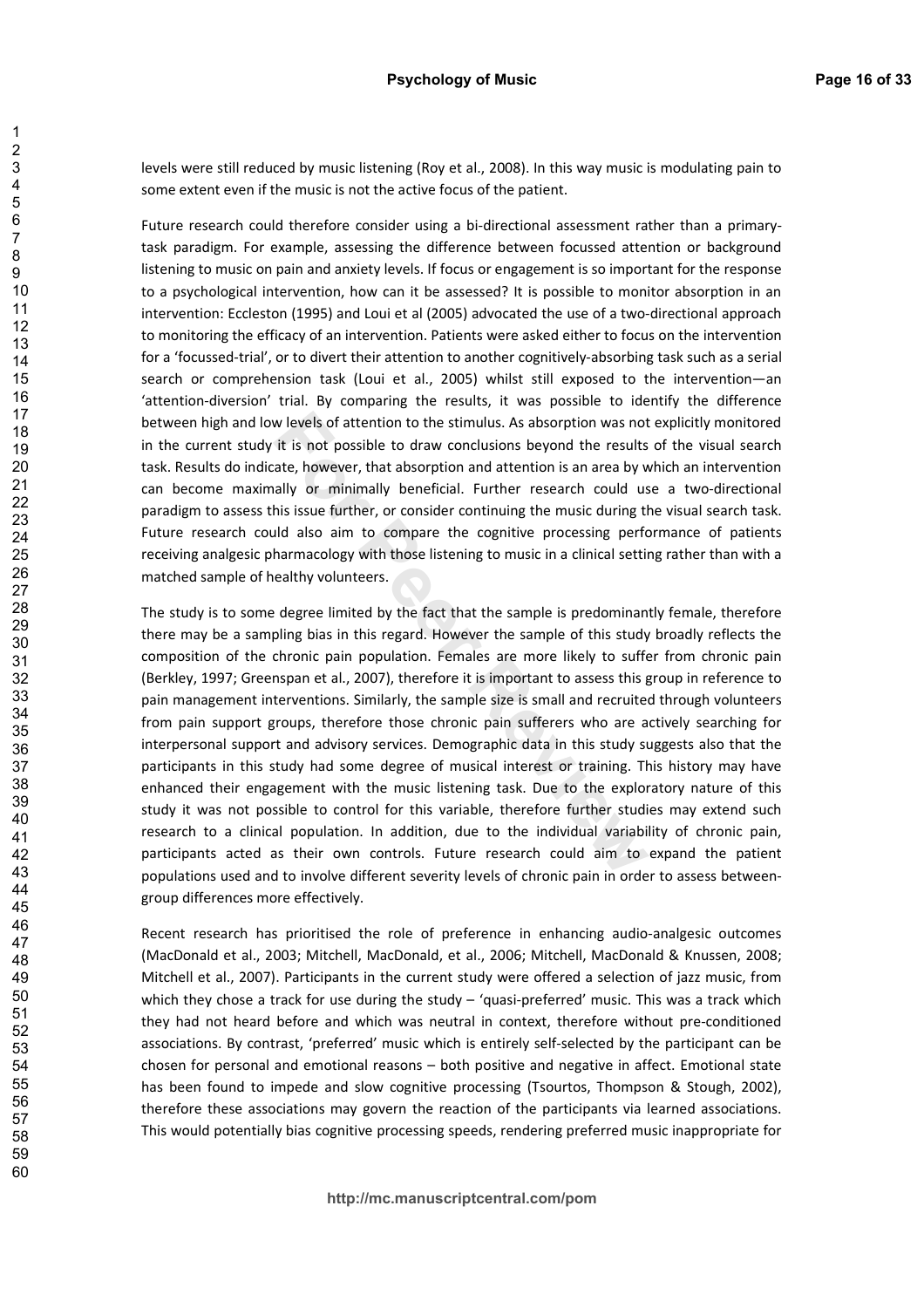this exploratory study. However, with increased research and knowledge of the role of valency and preference in music-induced analgesia, preferred music could be incorporated through facilitating patient-driven music selection in future study.

**For Periodicides** The current findings suggest that music listening is beneficial for the day-to-day management of chronic pain. It effectively reduced pain intensity, unpleasantness and anxiety, effectively contributing to better quality of life and well-being. Music listening was found to be an effective adjunctive tool for pain management. The primary-task paradigm, used as a measure of post-test benefits of a music listening intervention was not found to be an effective monitor of pain modulation. However, results did demonstrate that chronic pain sufferers experience difficulty with effortful cognitive processing in comparison with healthy controls. This highlights the need for clinical pain management interventions which prioritise teaching techniques to cope with cognitive overload. This could have considerable psychological and sociological significance, for example in terms of self-efficacy and promotion of continued employment. With increased research in the area and more effective outcome-monitoring tools, positive progress can be made to enhance knowledge, awareness and practice in the field of music-induced analgesia for the benefit of patients and clinicians alike.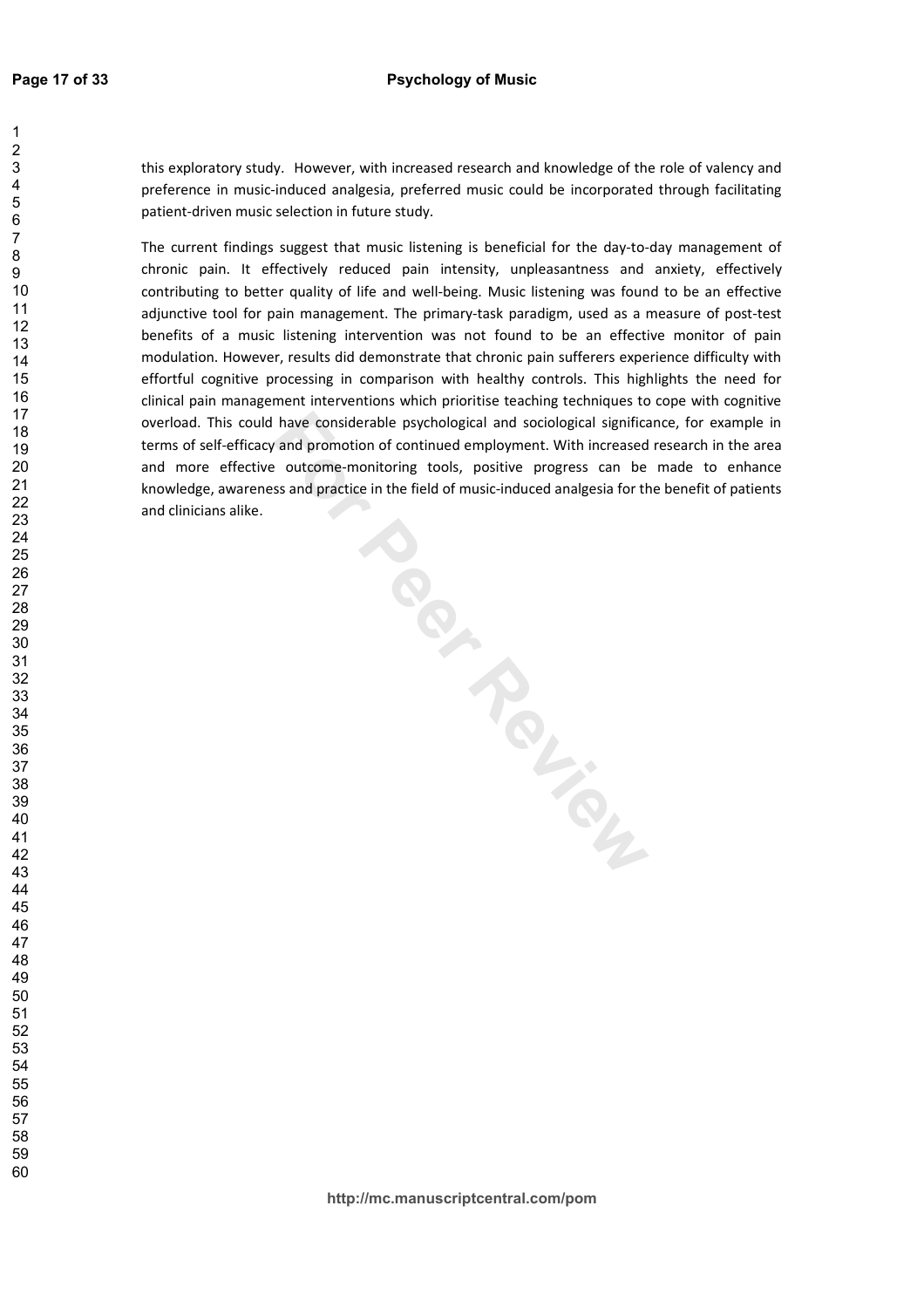## References

Ali, S. O., & Peynircio lu, Z. F. (2010). Intensity of Emotions Conveyed and Elicited by Familiar and Unfamiliar Music. Music Perception, 27(3), 177-182.

Anderson, R. B., & Testa, M. A. (1994). Symptom distress checklists as a component of quality of life measurement: comparing prompted reports by patient and physician with concurrent adverse events reports via the physician. Drug Inf J, 28, 89-114.

Baddeley, A. D. (1986). Working Memory. Cambridge: Cambridge University Press.

b). *Working Memory*. Cambridge: Cambridge University PreseNora, T. (2005). Music and informal learning in everyday li<br>
Sex differences in pain. *Behavioral and brain sciences, 20*(3)<br>
Sex differences in pain. *Behavioral* Batt-Rawden, K., & DeNora, T. (2005). Music and informal learning in everyday life. Music Education Research, 7(3), 289-304.

Berkley, K. J. (1997). Sex differences in pain. Behavioral and brain sciences, 20(3), 371-380.

Boyle, Y., El-Deredy, W., Martinez Montes, E., Bentley, D. E., & Jones, A. K. P. (2008). Selective modulation of nociceptive processing due to noise distraction. Pain, 138(3), 630-640.

Carlsson, A. M. (1983). Assessment of chronic pain. I. Aspects of the reliability and validity of the visual analogue scale. Pain, 16(1), 87-101.

Carroll, D., & Seers, K. (1998). Relaxation for the relief of chronic pain: a systematic review. Journal *of Advanced Nursing, 27, 476-487.* 

Caudill-Slosberg, M. A. (2002). Behavioral Medicine: Addressing Mind and Body in Pain Management. Manual of Pain Management. Philadelphia: Lippincott Williams & Williams.

Chamorro-Premuzic, T., & Furnham, A. (2007). Personality and music: Can traits explain how people use music in everyday life? British Journal of Psychology, 98, 175-185.

Chaves, J. F., & Barber, T. X. (1974). Cognitive strategies, experimenter modelling and expectation in the attenuation of pain. Journal of Abnormal Psychology, 83, 356-363.

Chesky, K. (1992). The effects of music and music vibration using the MVT on the relief of rheumatoid arthritis pain (PhD thesis). University of North Texas.

Christenfeld, N. (1997). Memory for Pain and the Delayed Effects of Distraction. Health Psychology,  $16(4)$ , 327-330.

Devine, D. P., & Spanos, N. P. (1990). Effectiveness of maximally different cognitive strategies and expectancy in attenuation of reported pain. Journal of Personality and Social Psychology, 58(4), 672-678.

Eccleston, C. (1994). Chronic pain and attention: a cognitive approach. British Journal of Clinical Psychology, 33, 535-547.

 $\overline{1}$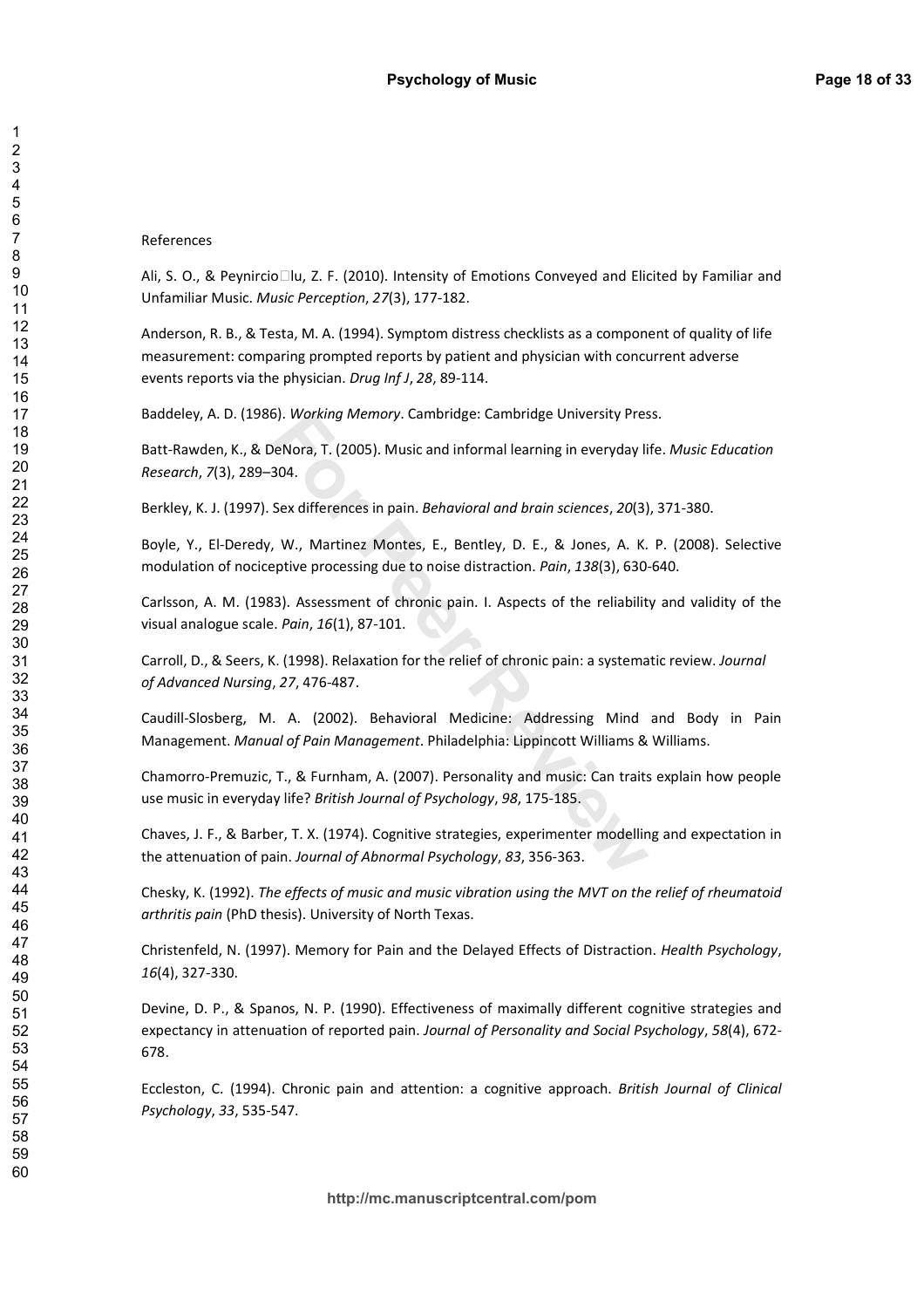Eccleston, C. (1995). Chronic pain and distraction: an experimental investigation into the role of sustained and shifting attention in the processing of chronic persistent pain. Behavioural Research Therapy, 33(4), 391-405.

Eccleston, C. (2001). Role of psychology in pain management. British Journal of Anaesthesia, 87(1), 144-152.

Eccleston, C., & Crombez, G. (1999). Pain Demands Attention: A Cognitive-Affective Model of the Interruptive Function of Pain. Psychological Bulletin, 125(3), 356-366.

Eccleston, C., Morley, S., Williams, A., Yorke, L., & Mastroyannopoulou, K. (2002). Systematic review of randomised controlled trials of psychological therapy for chronic pain in children and adolescents, with a subset meta-analysis of pain relief. Pain, 99, 157-165.

Eysenck, M. W. (1992). Anxiety: The cognitive perspective. Hillsdale, NJ: Erlbaum.

Fernandez, E., & Turk, D. C. (1989). The utility of cognitive coping strategies for altering pain perception: a meta-analysis. Pain, 38, 123-135.

Finlay, K. A. (In press). Familiarity with music in post-operative clinical care: a qualitative study. In E. C. King & H. Daynes (Eds.), Music and Familiarity: Listening, Musicology and Performance. Surrey: Ashgate.

Finlay, K. A. (2009). Audio-analgesia and Multi-disciplinary Pain Management: A Psychological Investigation into Acute, Post-operative Pain (PhD thesis). University of Edinburgh.

Fishbain, D. A., Cutler, R., Rosomoff, H. L., & Rosomoff, R. S. (1997). Chronic pain-associated depression: antecedent or consequence of chronic pain? A review. The Clinical Journal of Pain, 13(2), 116-137.

Getz, L. M., Chamorro-Premuzic, T., Roy, M., & Devroop, K. (2011). The relationship between affect, uses of music, and music preferences in a sample of South African adolescents. Psychology of Music. Published online ahead of print.

Good, M. (1996). Effects of relaxation and music on postoperative pain: a review. Journal of Advanced Nursing, 24, 905-914.

Good, M., Al-Dgheim, R., & Cong, X. (2004). Cognitive/behavioral approaches: Relaxation and music reduce pain after abdominal surgery in older adults. The Journal of Pain, 5(3).

Good, M., Anderson, G. C., Ahn, S., Cong, X., & Stanton-Hicks, M. (2005). Relaxation and Music Reduce Pain Following Intestinal Surgery. Research in Nursing & Health, 28(3), 240-251.

Good, M., Anderson, G. C., Stanton-Hicks, M., & Makii, M. (2002). Relaxation and Music Reduce Pain After Gynecologic Surgery. Pain Management Nursing, 3(2), 61-70.

Good, M., Stanton-Hicks, M., Grass, J. A., Anderson, G. C., Choi, C., Schoolmeesters, L. J., & Salman, A. (1999). Relief of postoperative pain with jaw relaxation, music and their combination. Pain, 81(1-2), 163-172.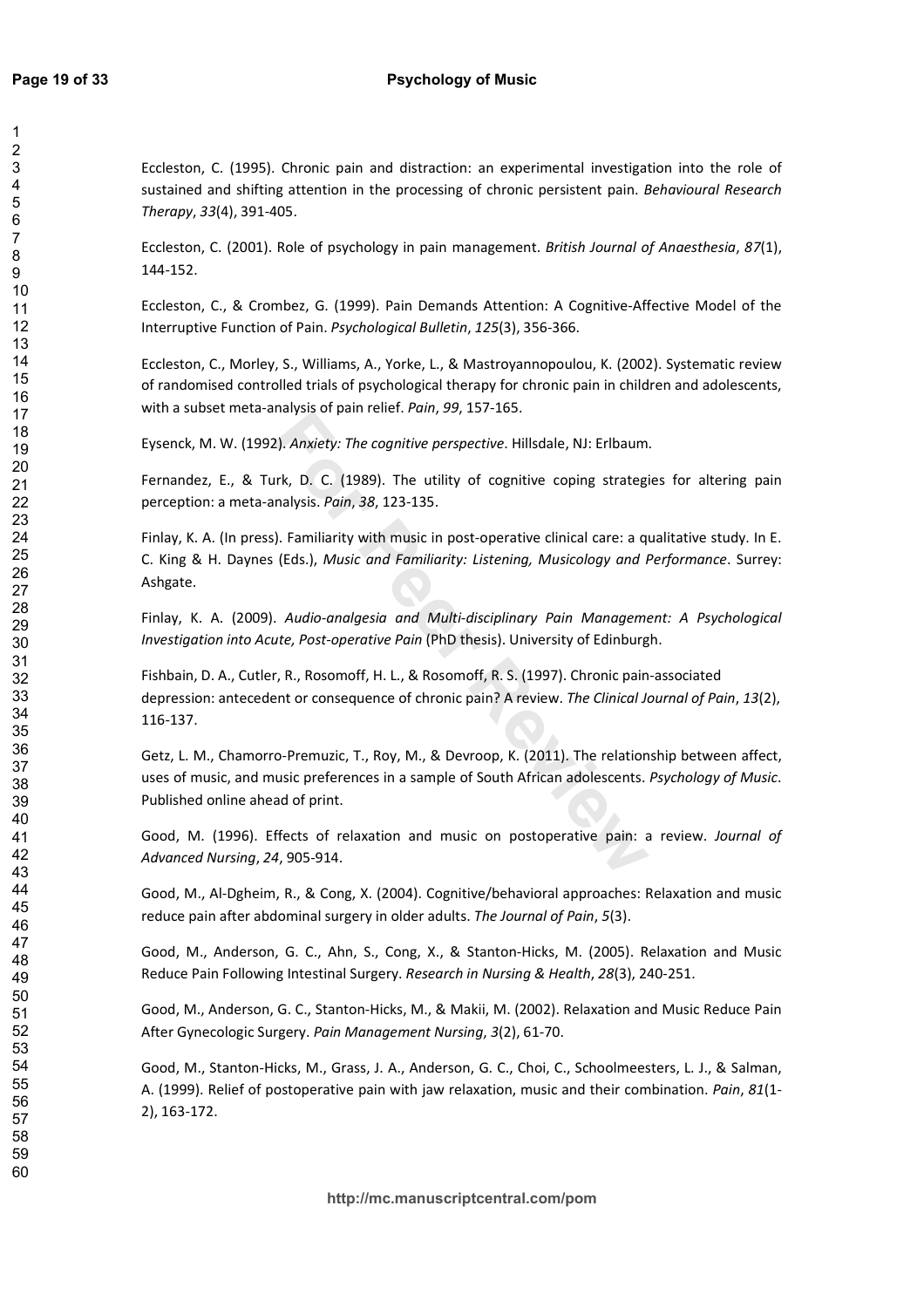Good, M., Stanton-Hicks, M., Grass, J. A., Anderson, G. C., Lai, H.-L., Roykulcharoen, V., & Adler, P. A. (2001). Relaxation and music to reduce postsurgical pain. Journal of Advanced Nursing, 33(2), 208-215.

Greenspan, J., Craft, R., Leresche, L., Arendtnielsen, L., Berkley, K., Fillingim, R., Gold, M., et al. (2007). Studying sex and gender differences in pain and analgesia: A consensus report. Pain, 132, S26-S45.

Hammar, A. (2003). Automatic and effortful information processing in unipolar major depression. Scandinavian Journal of Psychology, 44, 409-413.

Hammar, A., Lund, A., & Hugdahl, K. (2003). Long-lasting cognitive impairment in unipolar major depression: a 6-month follow-up study. Psychiatry Research, 118, 189-196.

Hekmat, H. M., & Hertel, J. B. (2003). Pain attenuating effects of preferred versus non-preferred musical interventions. Psychology of Music, 21, 163-173.

Hunter, P. G., & Schellenberg, E. G. (2010). Music and Emotion. In R. R. Fay, A. N. Popper, & M. R. Jones (Eds.), Music Perception, Springer Handbook of Auditory Research (Vol. 36, pp. 129-164). New York: Springer.

Ikonomidou, E., Rehnström, A., & Naesh, O. (2004). Effect of music on vital signs and postoperative pain. AORN, 80(2), 269-278.

Jensen, M. P., & Karoly, R. (2001). Self-report scales and procedures for assessing pain in adults. Handbook of Pain Assessment. New York: Guildford Press.

Jensen, M. P., Karoly, R., & Braver, S. (1986). The measurement of clinical pain intensity: a comparison of six methods. Pain, 41, 117-126.

Kahneman, D. (1973). Attention and Effort. Englewood Cliffs, NJ: Prentice Hall.

Khalfa, S., Dalla Bella, S., Roy, M., Peretz, I., & Lupien, S. J. (2003). Effects of Relaxing Music on Salivary Cortisol Level after Psychological Stress. Ann N Y Acad Sci, 999, 274-376.

Lavie, N. (1995). Perceptual Load as a Necessary Condition for Selective Attention. Journal of Experimental Psychology: Human Perception and Performance, 21(3), 451-468.

Lim, P. H., & Locsin, R. (2006). Music as nursing intervention for pain in five Asian countries. International nursing review, 53(3), 189-196.

Loui, P., Grent-'t-Jong, T., Torpey, D., & Woldorff, M. (2005). Effects of attention on the neural processing of harmonic syntax in Western music. Cognitive Brain Research, 25(3), 678-687.

MacDonald, R.A.R., Mitchell, L.A., Dillon, T., Serpell, M.G., Davies, J. B., & Ashley, E. A. (2003). An empirical investigation of the anxiolytic and pain reducing effects of music. Psychology of Music, 31(2), 187-203.

McCaffrey, R., & Freeman, E. (2003). Effect of music on chronic osteoarthritis pain in older people. Journal of Advanced Nursing, 44(5), 517-524.

 $\overline{1}$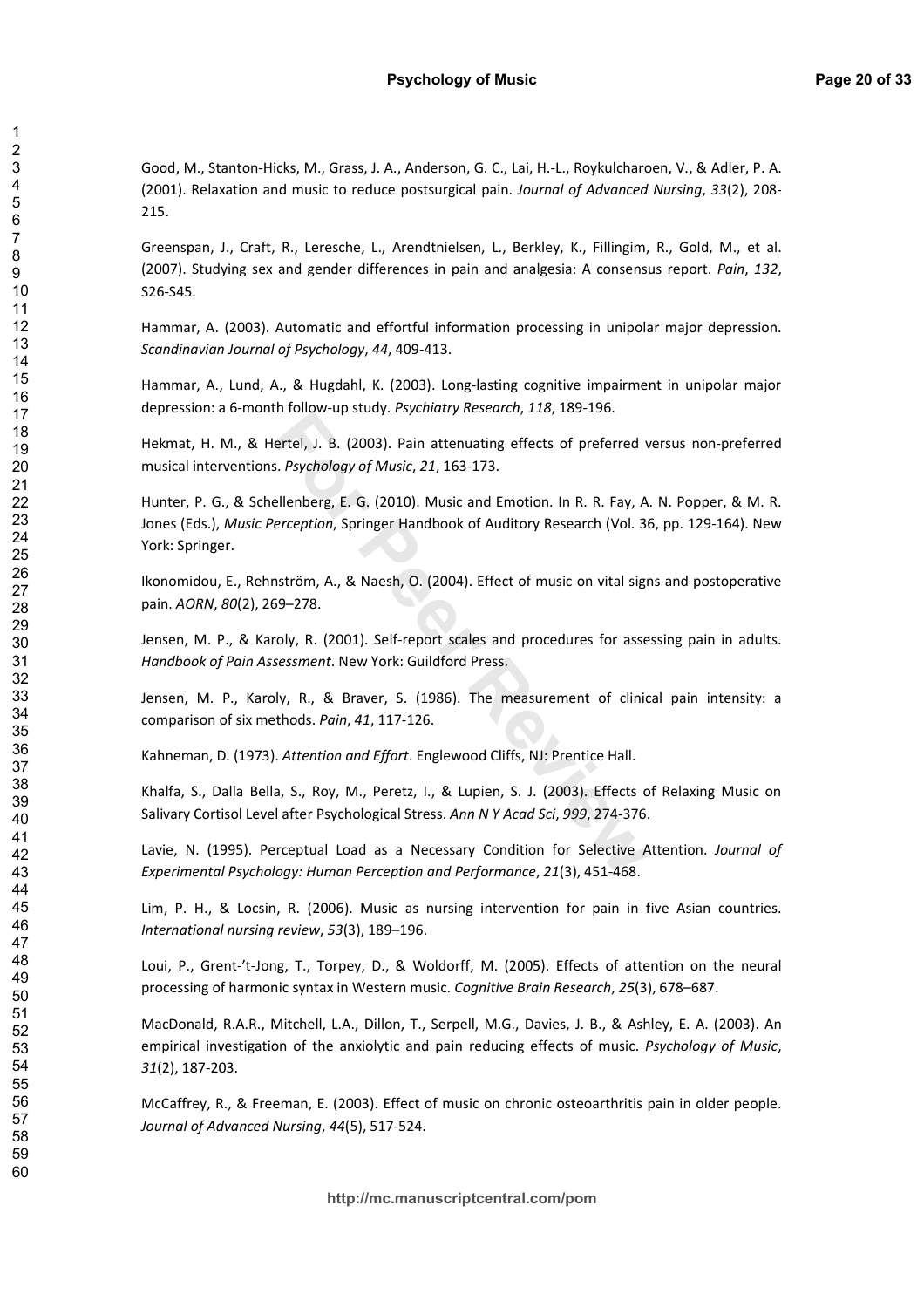McCaffrey, R., & Good, M. (2000). The Lived Experience of Listening to Music While Recovering from Surgery. Journal of Holistic Nursing, 18(4), 378-390.

McCaul, K. D., & Malott, J. M. (1984). Distraction and coping with pain. Psychological Bulletin, 95, 516-533.

McWilliams, L. A., Cox, B. J., & Enns, M. W. (2003). Mood and anxiety disorders associated with chronic pain: an examination in a nationally representative sample. Pain, 106(1-2), 127-133.

Melzack, R. (1975). The McGill Pain Questionnaire: major properties and scoring methods. Pain, 1, 277-299.

Melzack, R. (1999). From the gate to the neuromatrix. Pain, 82, S121-S126.

Melzack, R. (2001). Pain and the Neuromatrix in the Brain. Journal of Dental Education, 65(12), 1378-1382.

Melzack, R., & Casey, K. L. (1968). Sensory, motivational and central control determinants of pain. A new conceptual model. The skin senses (pp. 432-443). Springfield, IL: Charles C. Thames.

Melzack, R., & Torgerson, W. S. (1971). On the language of pain. Anesthesiology, 34, 50-59.

Melzack, R., & Wall, P. D. (1965). Pain Mechanisms: a new theory. Science, 150, 971-979.

Mitchell, L. A, MacDonald, R. A. R, & Brodie, E. E. (2006). A comparison of the effects of preferred music, arithmetic and humour on cold pressor pain. European journal of Pain, 10(4), 343-351.

Mitchell, L. A, MacDonald, R. A.R, & Knussen, C. (2008). An investigation of the effects of music and art on pain perception. Psychology of Aesthetics, Creativity, and the Arts, 2(3), 162.

Mitchell, Laura A., MacDonald, Raymond A.R., Knussen, Christina, & Serpell, Michael G. (2007). A survey investigation of the effects of music listening on chronic pain. Psychology of Music, 35(1), 37-57.

Nilsson, U., Rawal, N., Enqvist, B., & Unosson, M. (2003). Analgesia following music and therapeutic suggestings in the PACU in ambulatory surgery; a randomized controlled trial. Acta Anaesthesiologica Scandinivica, 47, 278-283.

Nilsson, U., Rawal, N., Unestahl, L. E., Zetterberg, C., & Unosson, M. (2001). Improved recovery after music and therapeutic suggestions during general anaesthesia: a double-blind randomised controlled trial. Acta Anaesthesiologica Scandinivica, 45, 812-817.

Nilsson, U., Rawal, N., & Unosson, M. (2003). A comparison of intra-operative or postoperative exposure to music-a controlled trial of the effects on postoperative pain. Anaesthesia, 58(7), 699-703.

Panksepp, J., & Bernatzky, G. (2002). Emotional sounds and the brain: the neuro-affective foundations of musical appreciation. Behavioural Processes, 60, 133-155.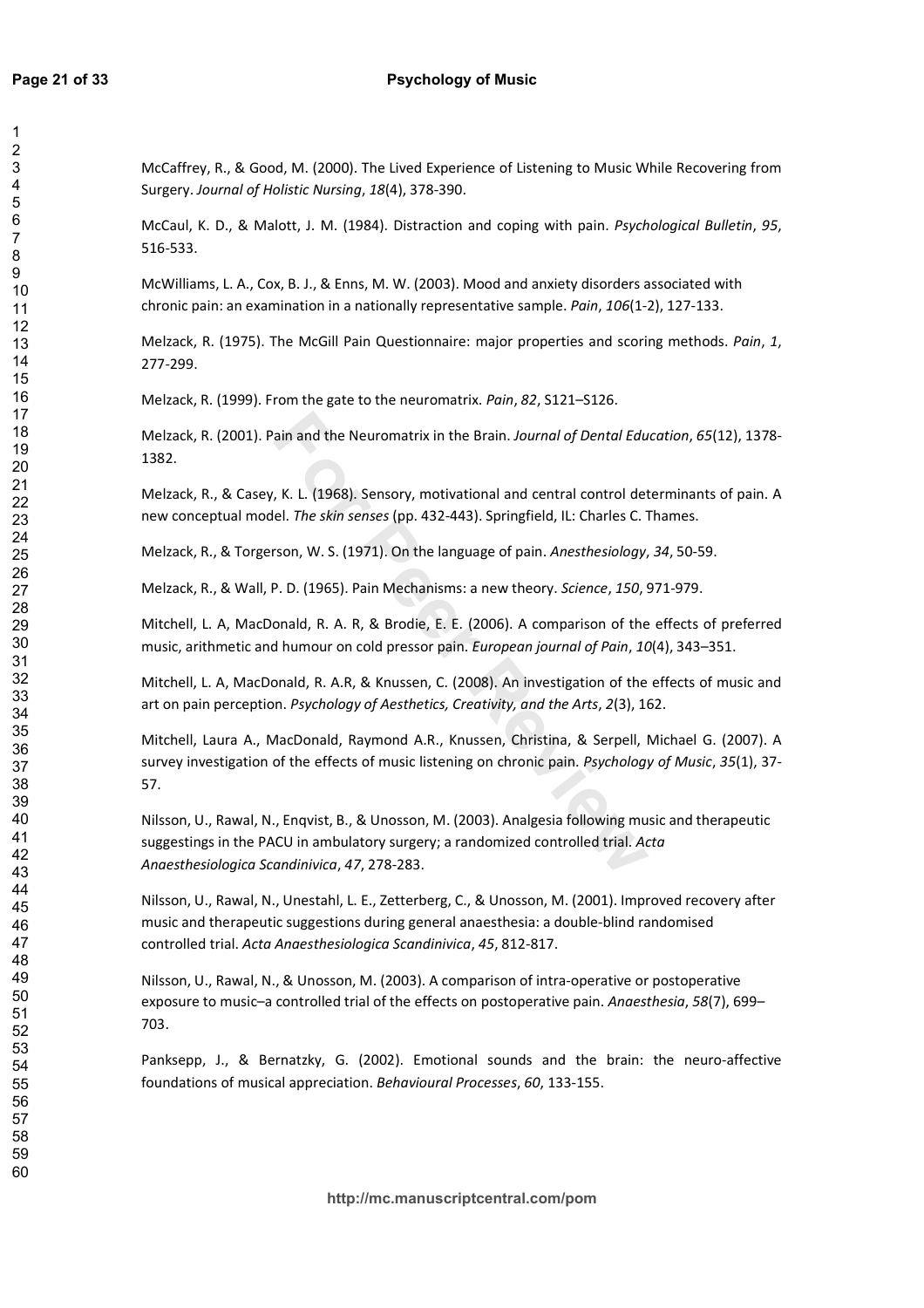Phumdoung, S., & Good, M. (2003). Music reduces sensation and distress of labor pain. Pain Management Nursing, 4(2), 54-61.

Razmjou, H., Yee, A., Ford, M., & Finkelstein, J. A. (2006). Response Shift in Outcome Assessment in Patients Undergoing Total Knee Arthroplasty. The Journal of Bone and Joint Surgery, 88(12), 2590-2595.

Roy, M., Peretz, I., & Rainville, P. (2008). Emotional valence contributes to music-induced analgesia. Pain, 134(1-2), 140-147.

Saarikallio, S., & Erkkila, J. (2007). The role of music in adolescents' mood regulation. Psychology of Music, 35(1), 88-109.

Schafer, T., & Sedlmeier, P. (2009). From the functions of music to music preference. Psychology of Music, 37(3), 279-300.

Shiffrin, R. M. (1988). Attention. In R. C. Atkinson, R. J. Herrnstein, G. Lindzey, & R. D. Luce (Eds.), Stevens' Handbook of Experimental Psychology (2nd ed., pp. 739-811). New York: Wiley.

Standley, J. M. (1992). Meta-analysis of research in music and medical treatments: effect size as a basis for comparison across multiple dependent and independent variables. Music Medicine (pp. 345-349). St Louis, MO: MMB.

Standley, J. M. (2002). A meta-analysis of the efficacy of music therapy for premature infants. Journal of Pediatric Nursing, 17(2), 107-113.

Thaut, M. H. (2005). The Future of Music in Therapy and Medicine. Annals of the New York Academy of Sciences, 1060(1), 303-308.

Trout, K. K. (2004). The neuromatrix theory of pain: implications for selected nonpharmacologic methods of pain relief for labor. Journal of Midwifery & Women's Health, 49(6), 482-488.

Tsourtos, G., Thompson, J. C., & Stough, C. (2002). Evidence of an Early Information Processing Speed Deficit in Unipolar Major Depression. Psychological Medicine, 32(02), 259-265. doi:10.1017/S0033291701005001

Turk, D. C., Meichenbaum, D., & Genest, M. (1983). Pain and Behavioural Medicine: A cognitivebehavioural perspective. New York: Guilford.

Van Damme, S., Crombez, G., Van Nieuwenborgh-De Wever, K., & Goubert, L. (2008). Is distraction less effective when pain is threatening? An experimental investigation with the cold pressor task. European Journal of Pain, 12(1), 60-67.

Whipple, B., & Glynn, N. J. (1992). Quantification of the Effects of Listening to Music as a Noninvasive Method of Pain Control. Scholarly Inquiry for Nursing Practice, 6, 43-62.

Zhang, Y., Zhang, B., Wise, B., Niu, J., & Zhu, Y. (2009). Statistical approaches to evaluating the effect of risk factors on the pain of knee osteoarthritis in longitudinal studies. Current Opinion in Rheumatology, 21(5), 513-519.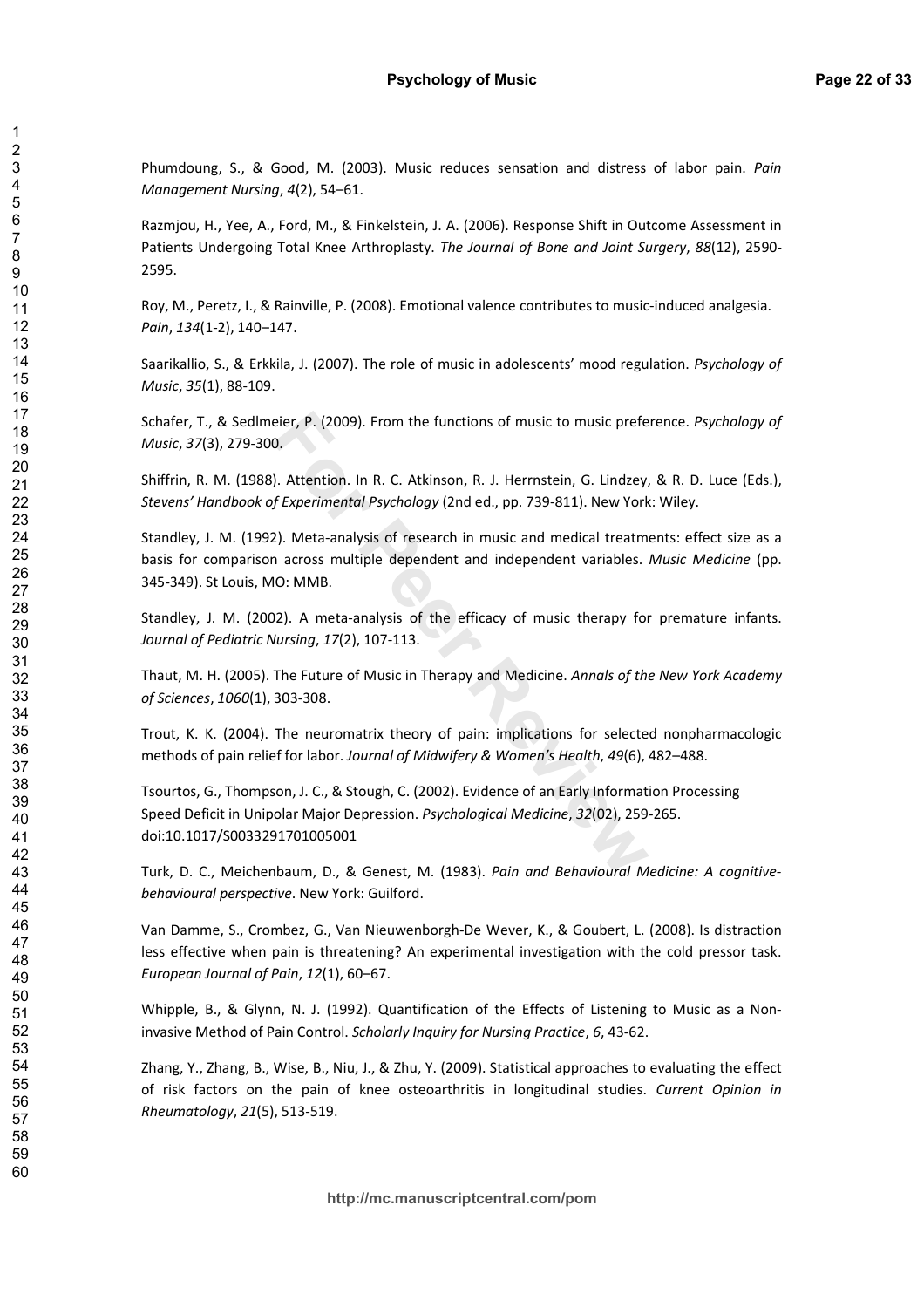Zigmond, A. S., & Snaith, R. P. (1983). The Hospital Anxiety and Depression Scale. Acta Psychiatrica Scandinavica, 67(6), 361-370.

TON BOOM POINT ON TON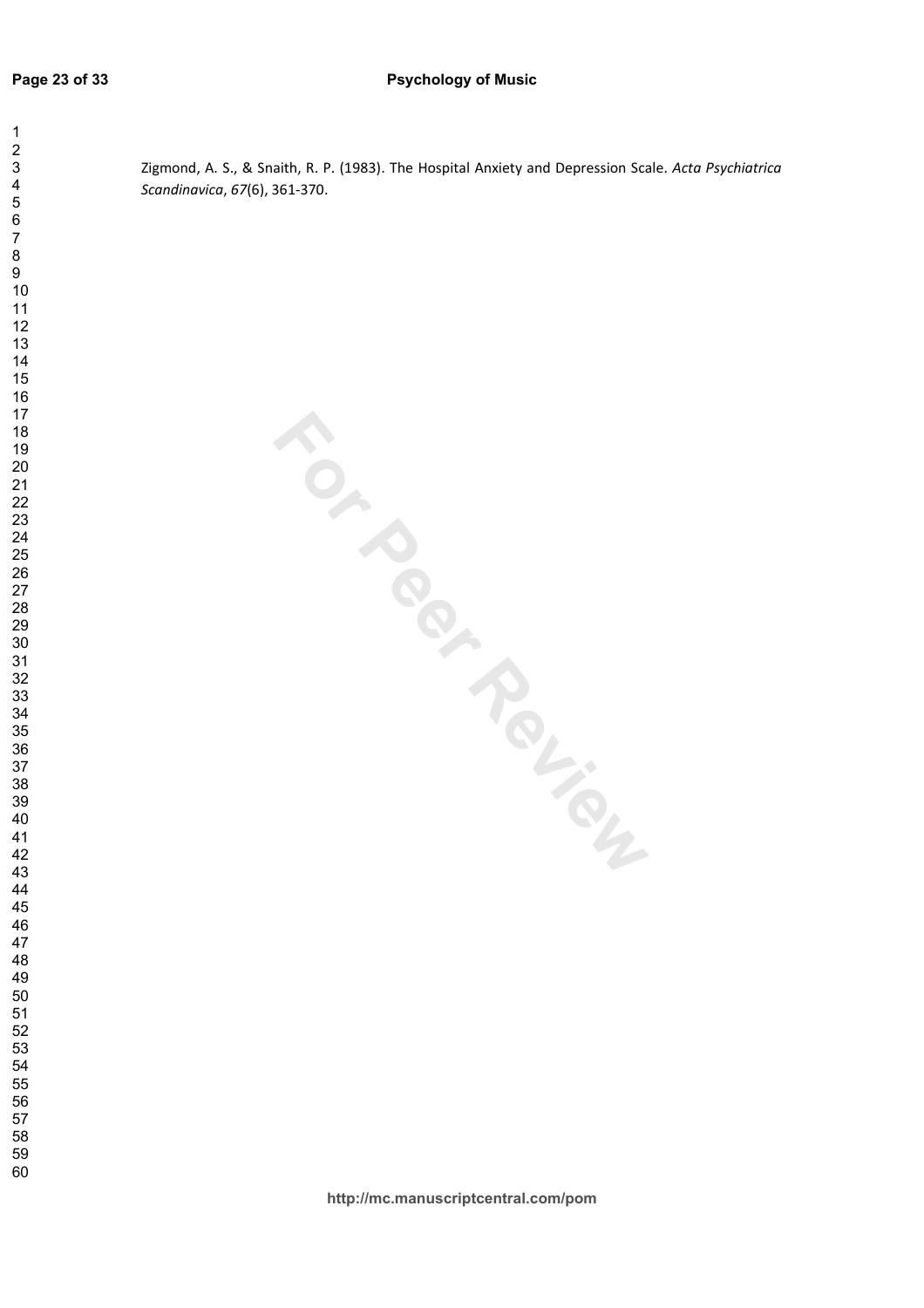# **Tables**

|                  | <b>Control Group</b> |   | <b>Experimental Group</b> |   | <b>Total</b> |    |
|------------------|----------------------|---|---------------------------|---|--------------|----|
|                  | %                    | N | %                         | N | %            |    |
| <b>Extract A</b> | 60                   | 6 | 38.5                      | 5 | 47.8         | 11 |
| <b>Extract B</b> | 50                   | 4 | 61.5                      | 8 | 52.2         | 12 |

Table 1: Chosen Musical Extracts

| <b>Measure</b>                                       | Pre-test |           | Post-test |           |       |                  |
|------------------------------------------------------|----------|-----------|-----------|-----------|-------|------------------|
|                                                      | M        | <b>SD</b> | M         | <b>SD</b> | F     | $\boldsymbol{p}$ |
| <b>NRS</b>                                           | 36.73    | 20.66     | 31.02     | 20.15     | 31.33 | .0001            |
| VAS-intensity                                        | 32.16    | 19.37     | 26.98     | 18.85     | 23.46 | .0001            |
| VAS-unpleasantness                                   | 29.95    | 17.85     | 24.09     | 16.37     | 33.96 | .0001            |
| VAS-anxiety                                          | 18.49    | 13.26     | 14.03     | 11.74     | 26.05 | .0001            |
| Table 2: ANOVA table for subjective VAS/NRS measures |          |           |           |           |       |                  |
|                                                      |          |           |           |           |       |                  |
|                                                      |          |           |           |           |       |                  |
|                                                      |          |           |           |           |       |                  |

123456789

 $\mathbf{1}$  $\overline{2}$ 3  $\overline{\mathbf{4}}$ 5 6  $\overline{7}$ 8  $\overline{9}$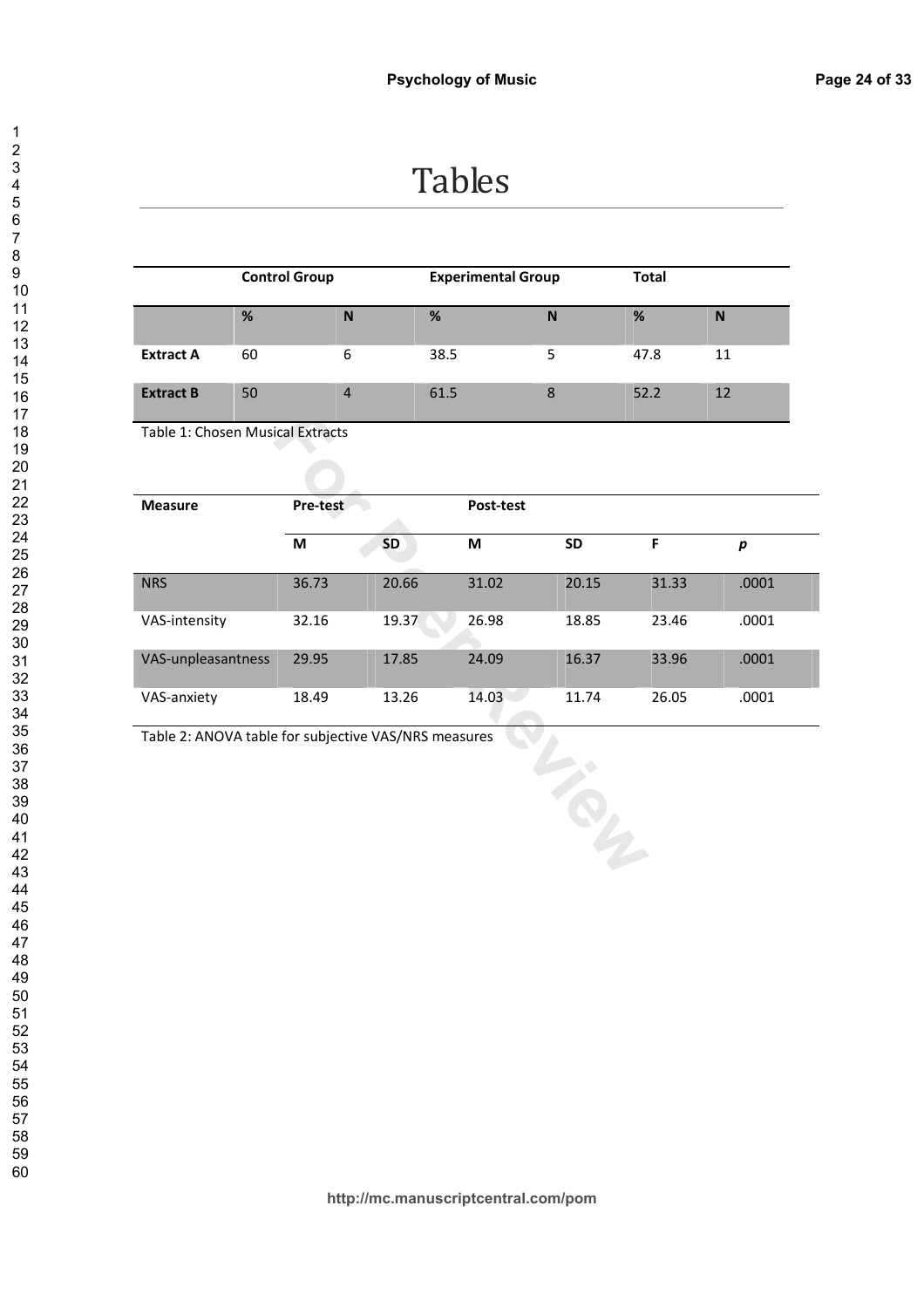$\overline{7}$ 

 $\mathbf{1}$  $\overline{2}$  $\overline{\mathbf{4}}$ 

 $\overline{9}$ 

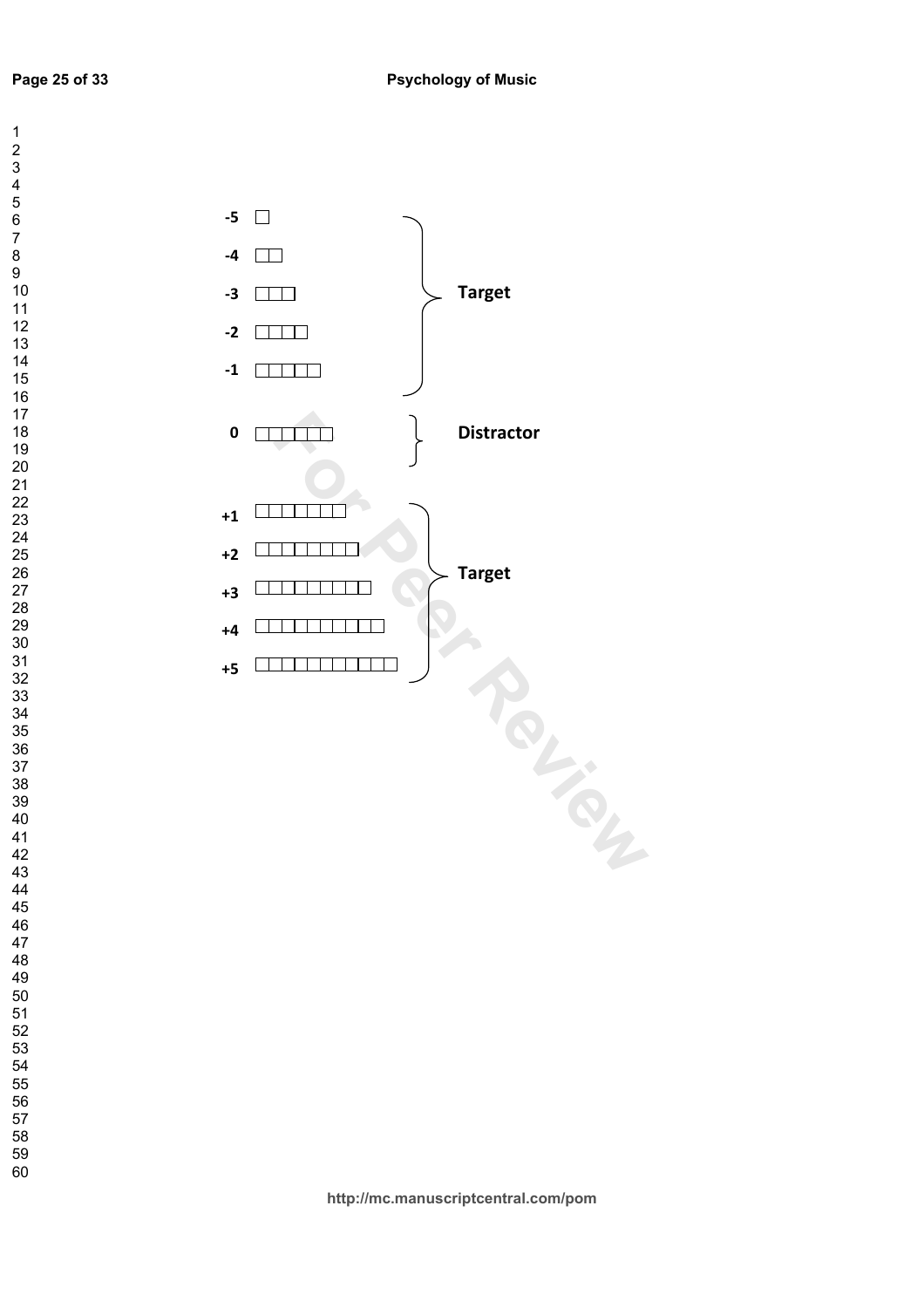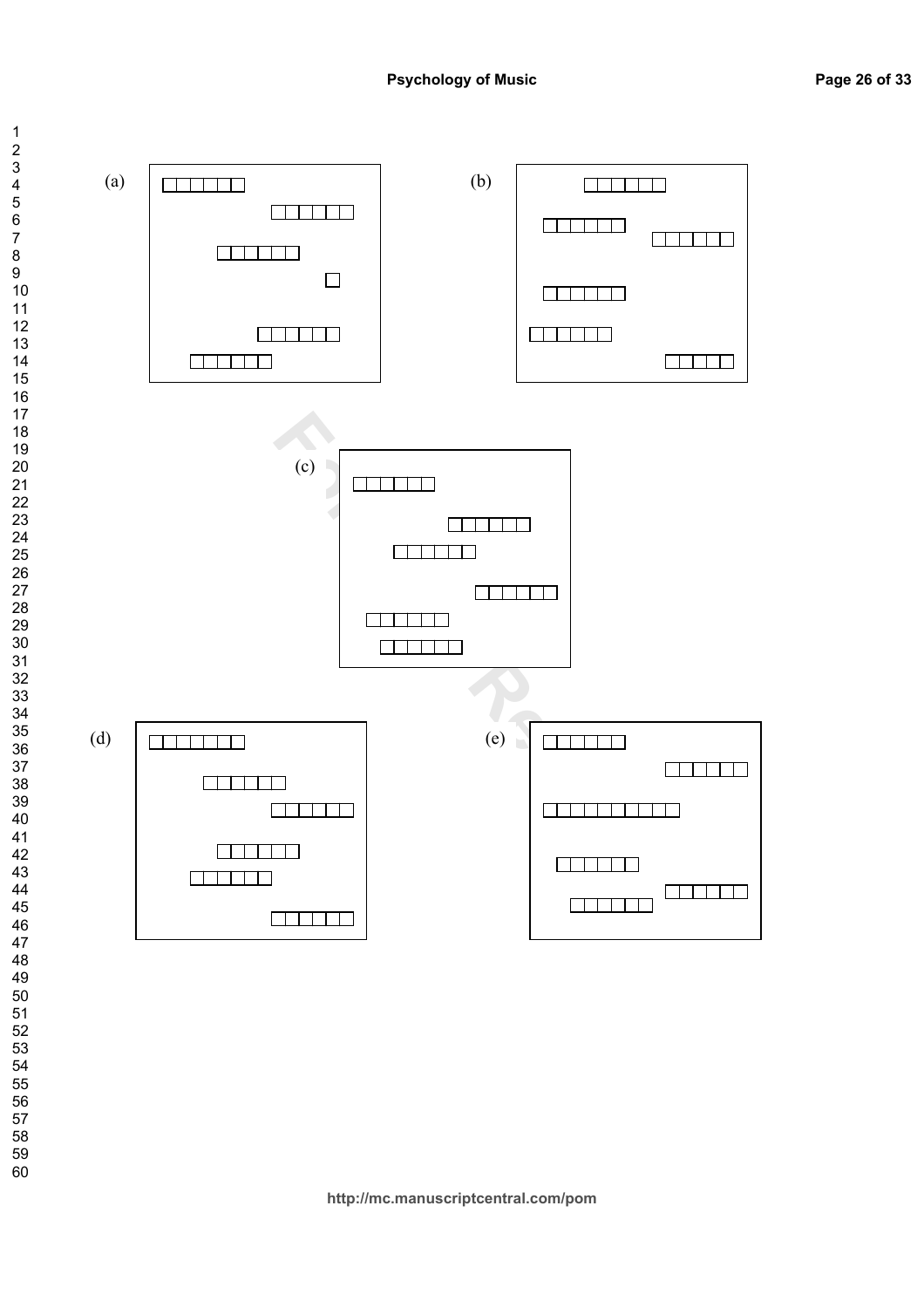



Baseline Week 1 Week 2 Week 3 Week 4<br>
Week of Testing<br> **For Peer Review Ave.**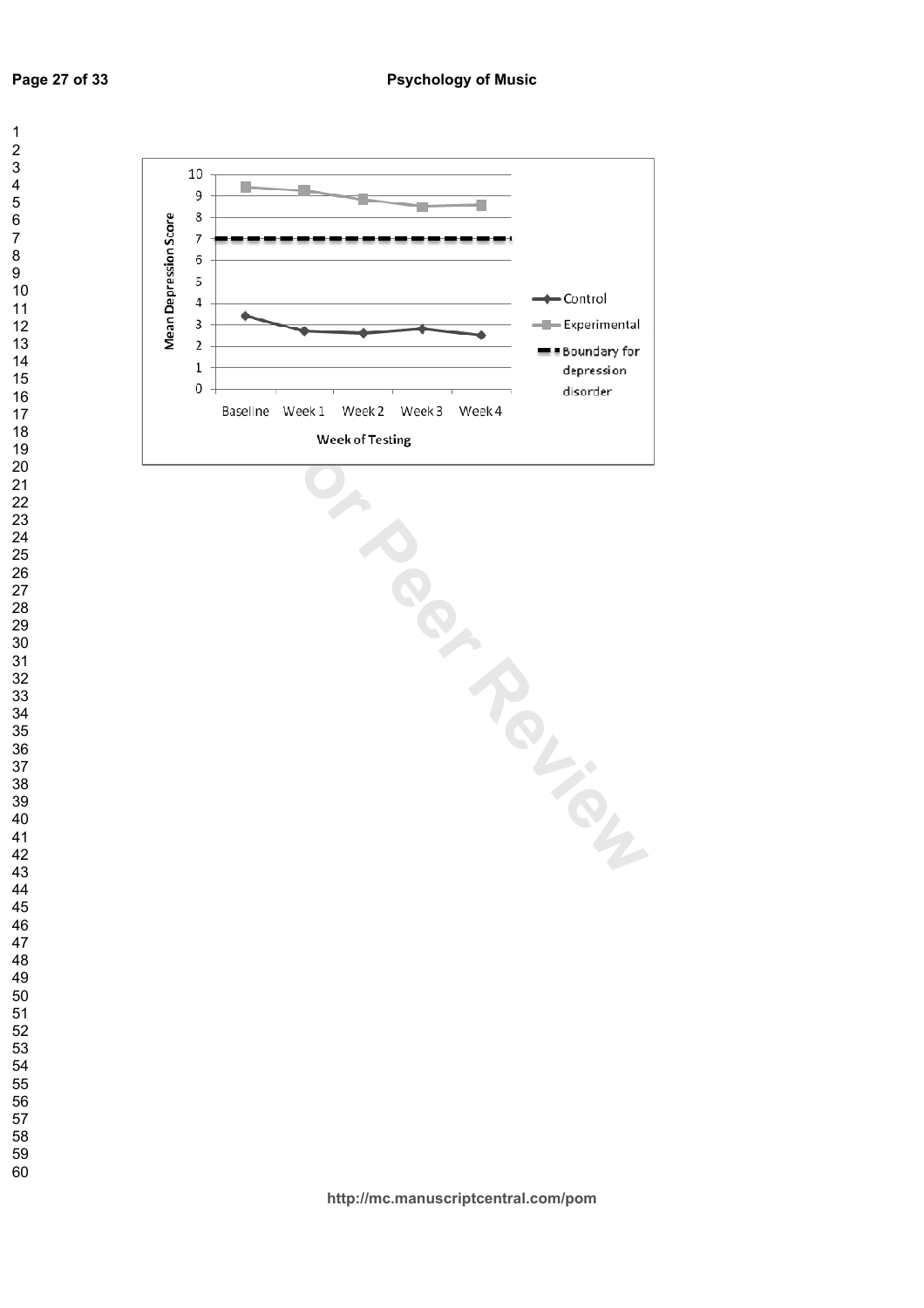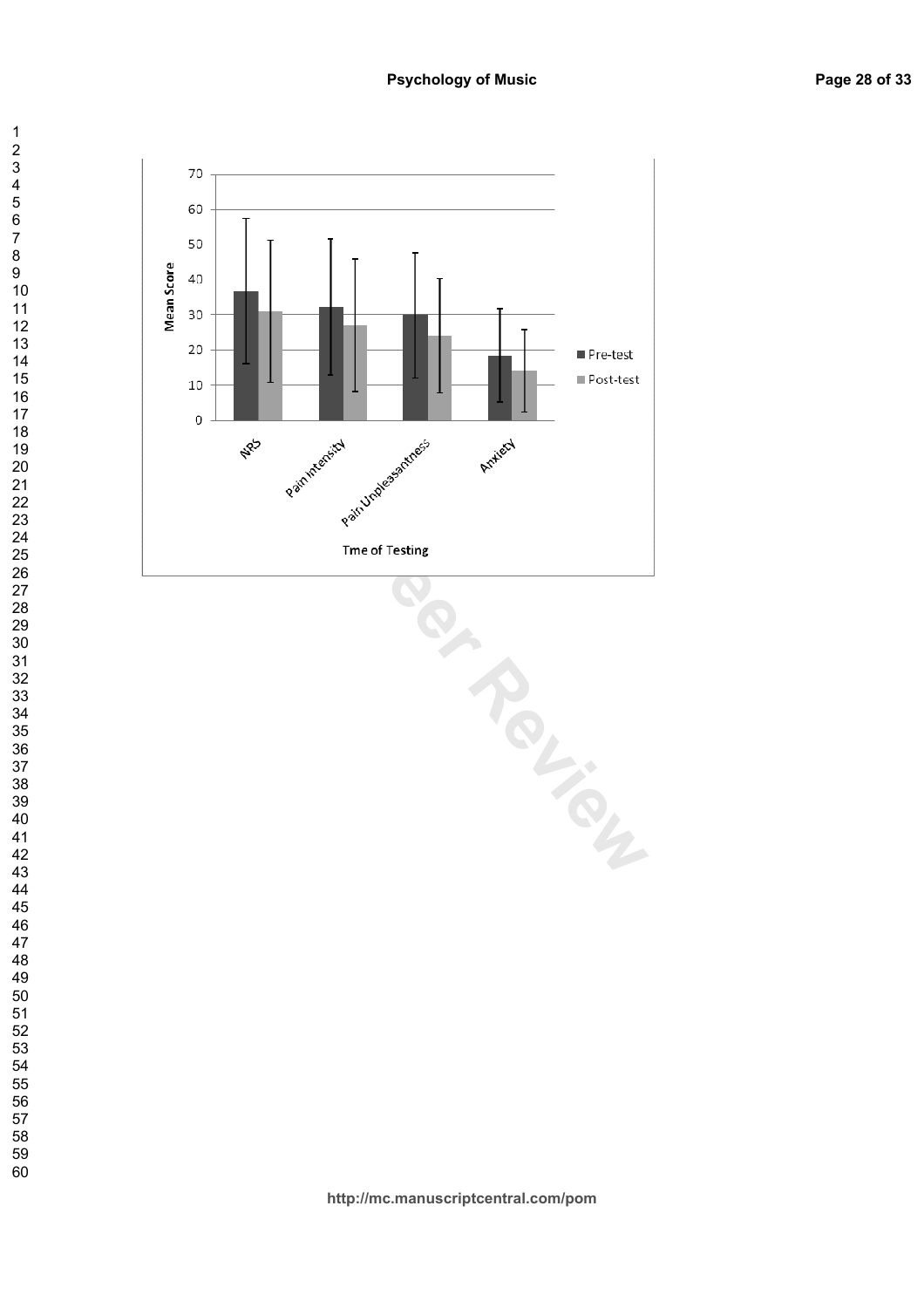

**Forget Deviation**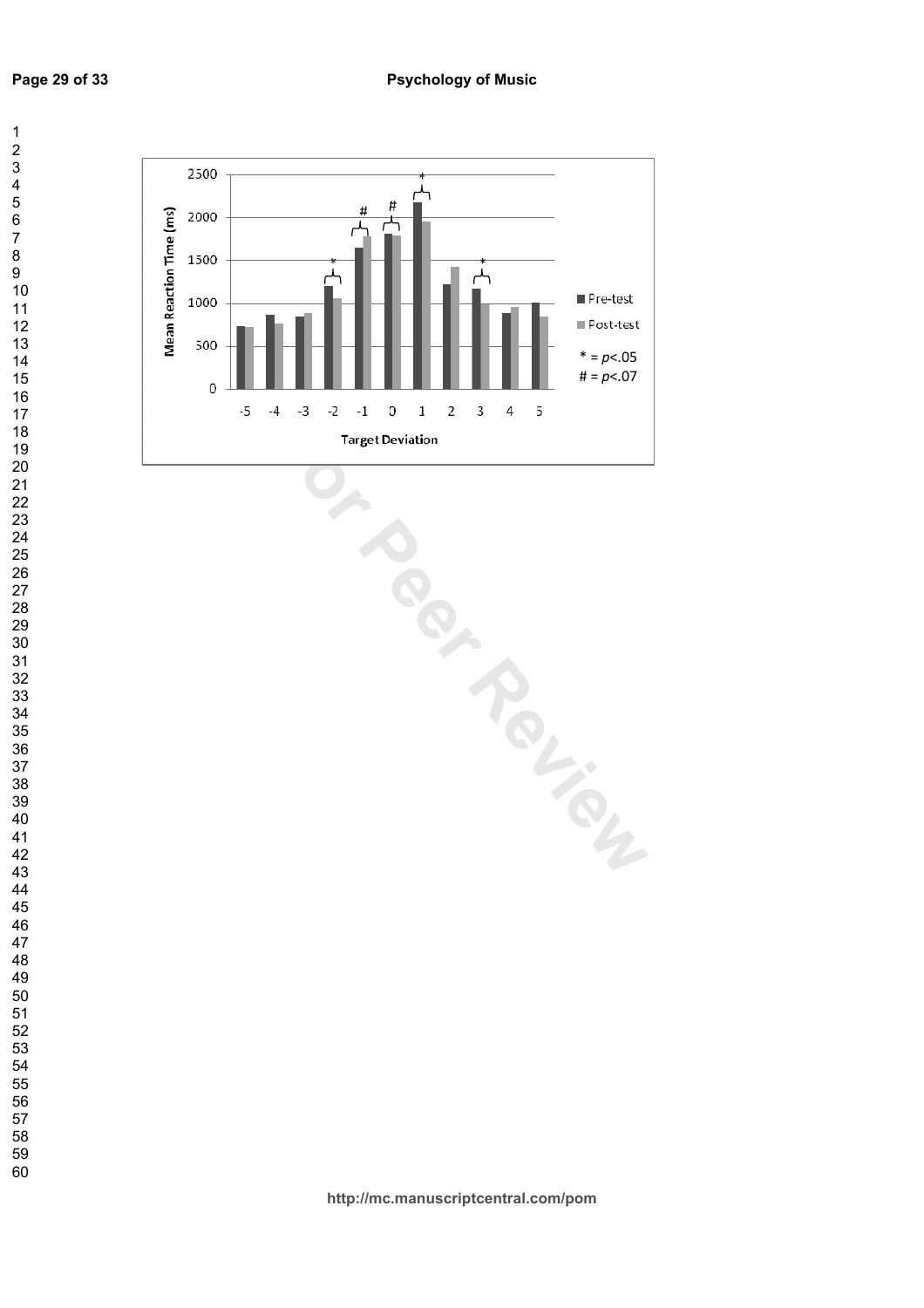

They of Testing<br> **For Performed Property Contract Property** 

 $\overline{7}$ 

 $\mathbf{1}$  $\overline{2}$  $\overline{\mathbf{4}}$ 

 $\overline{9}$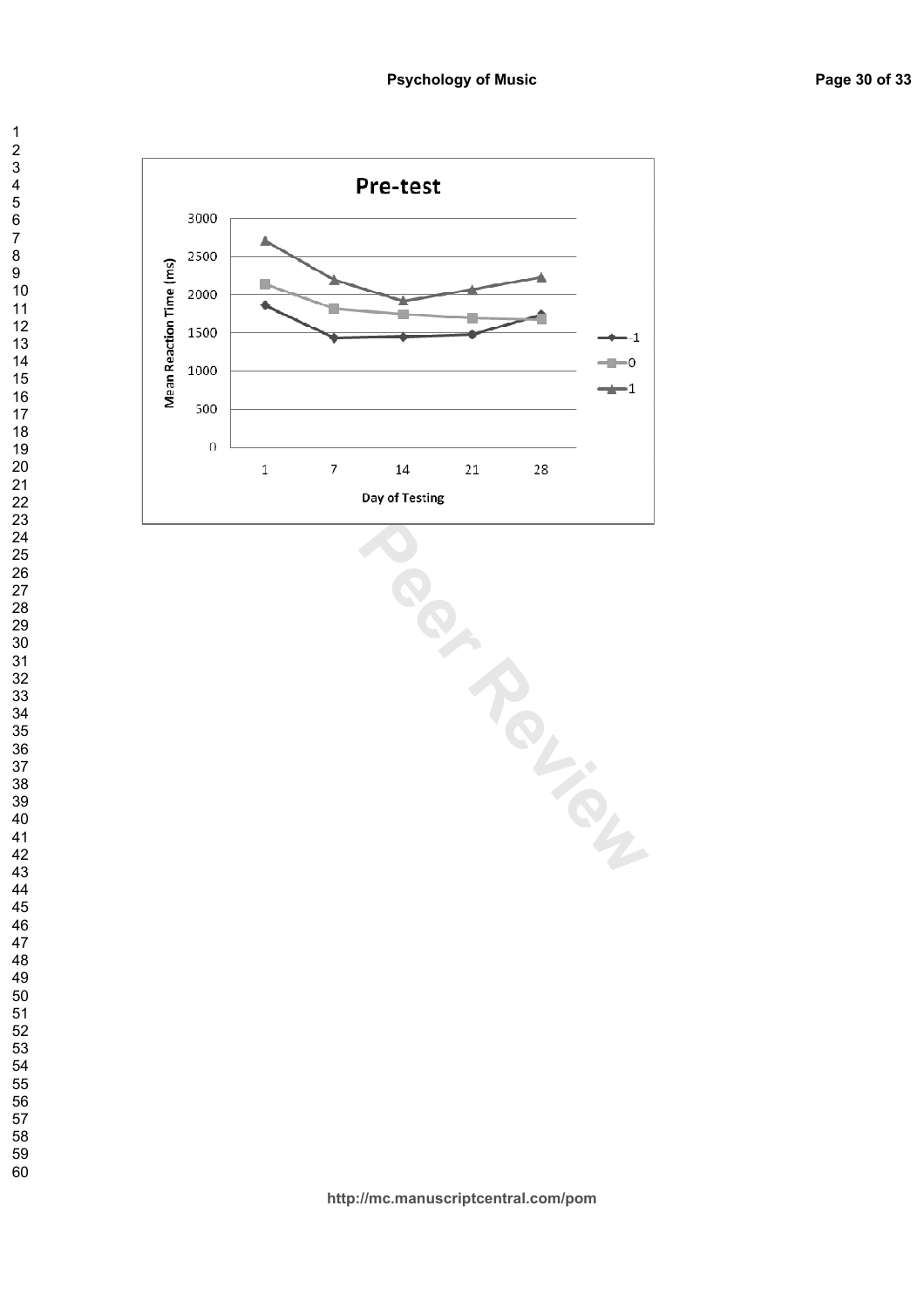$\overline{7}$ 

 $\overline{\mathbf{4}}$ 

 $\mathbf{1}$  $\overline{2}$ 



Pey of Testing<br> **For Pey of Testing**<br> **For Pey of Testing**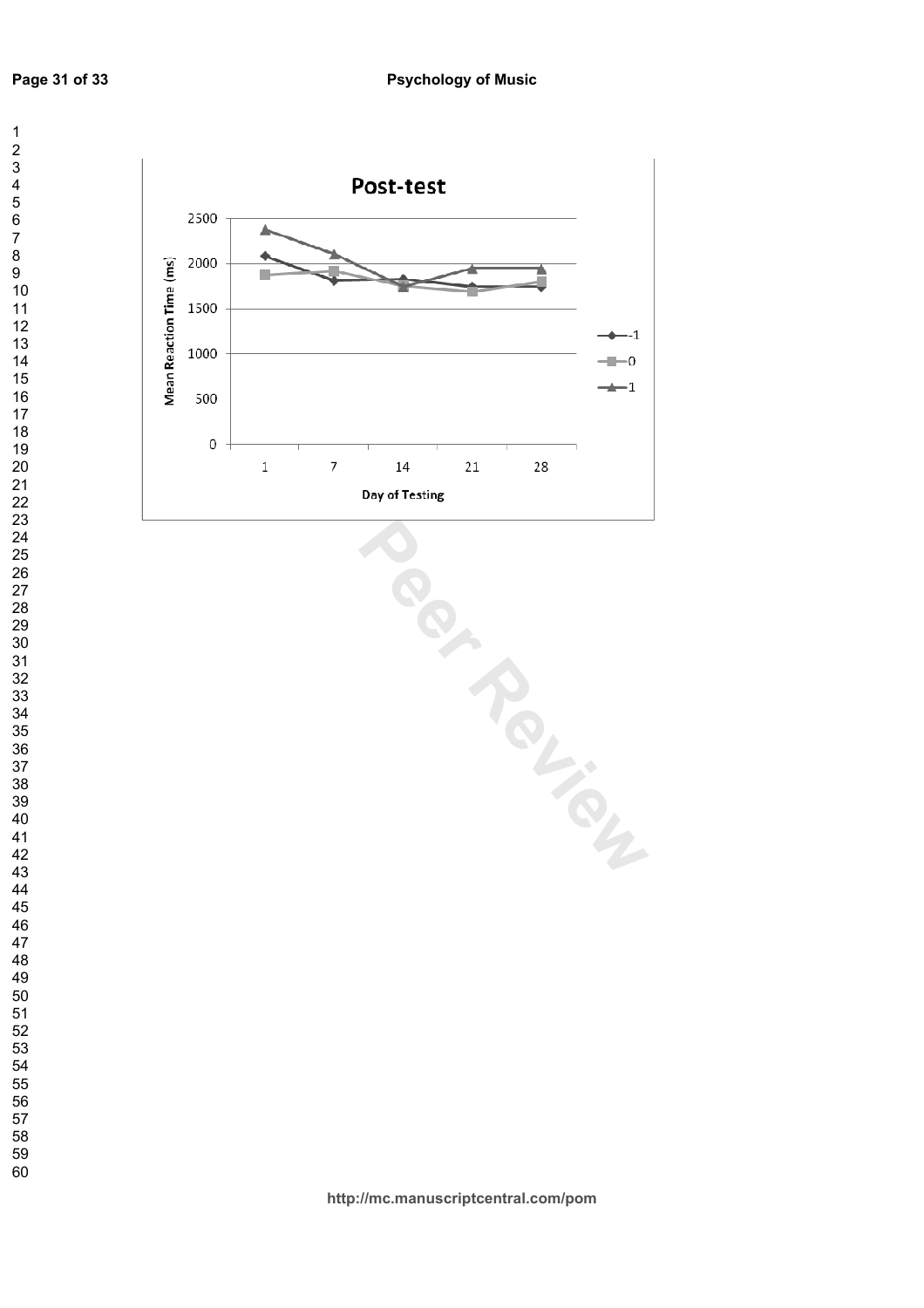

**Forget Deviation** 

 $\overline{7}$ 

 $\overline{\mathbf{4}}$ 

 $\mathbf{1}$  $\overline{2}$